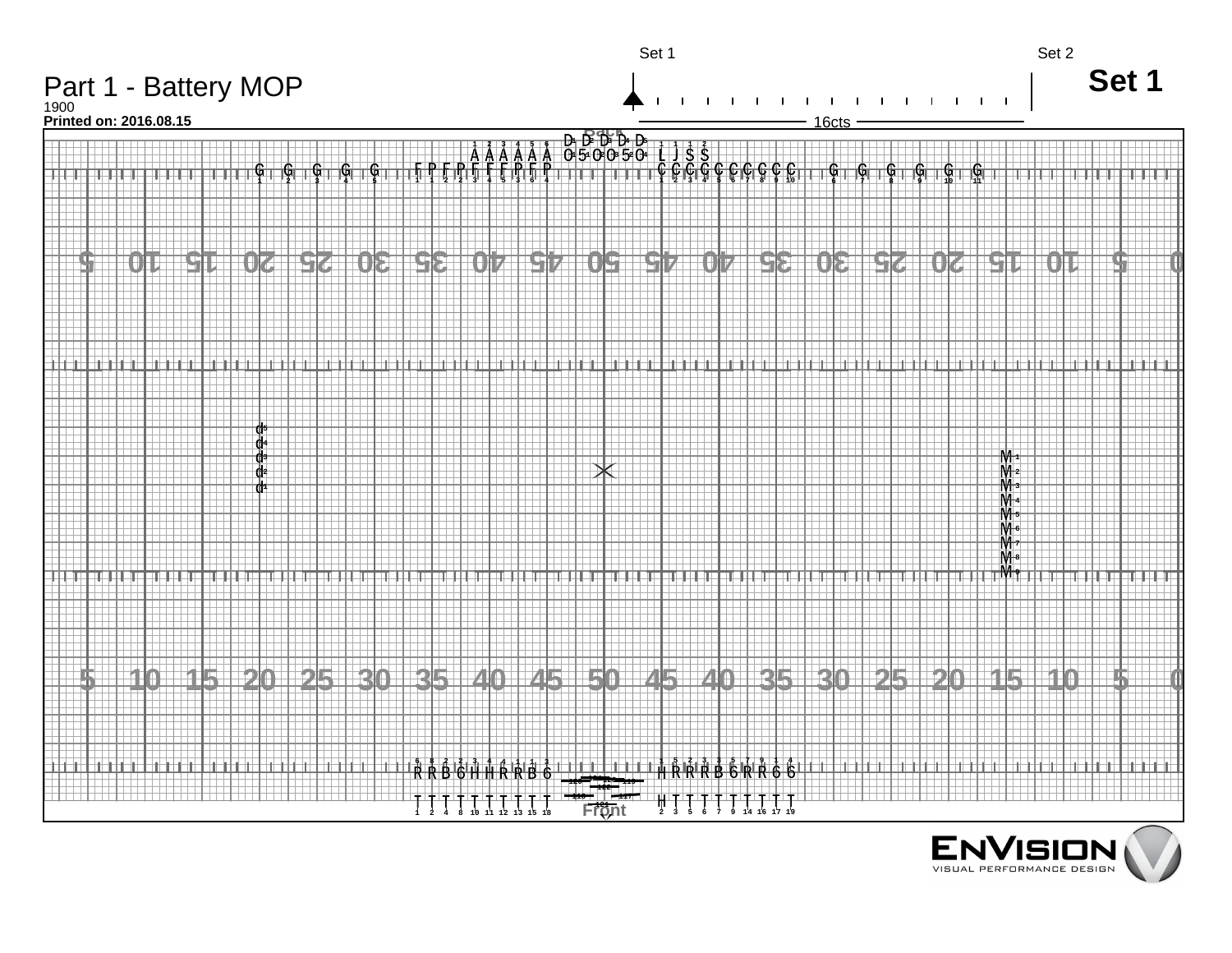

Group 1 - Move 16 Full Time

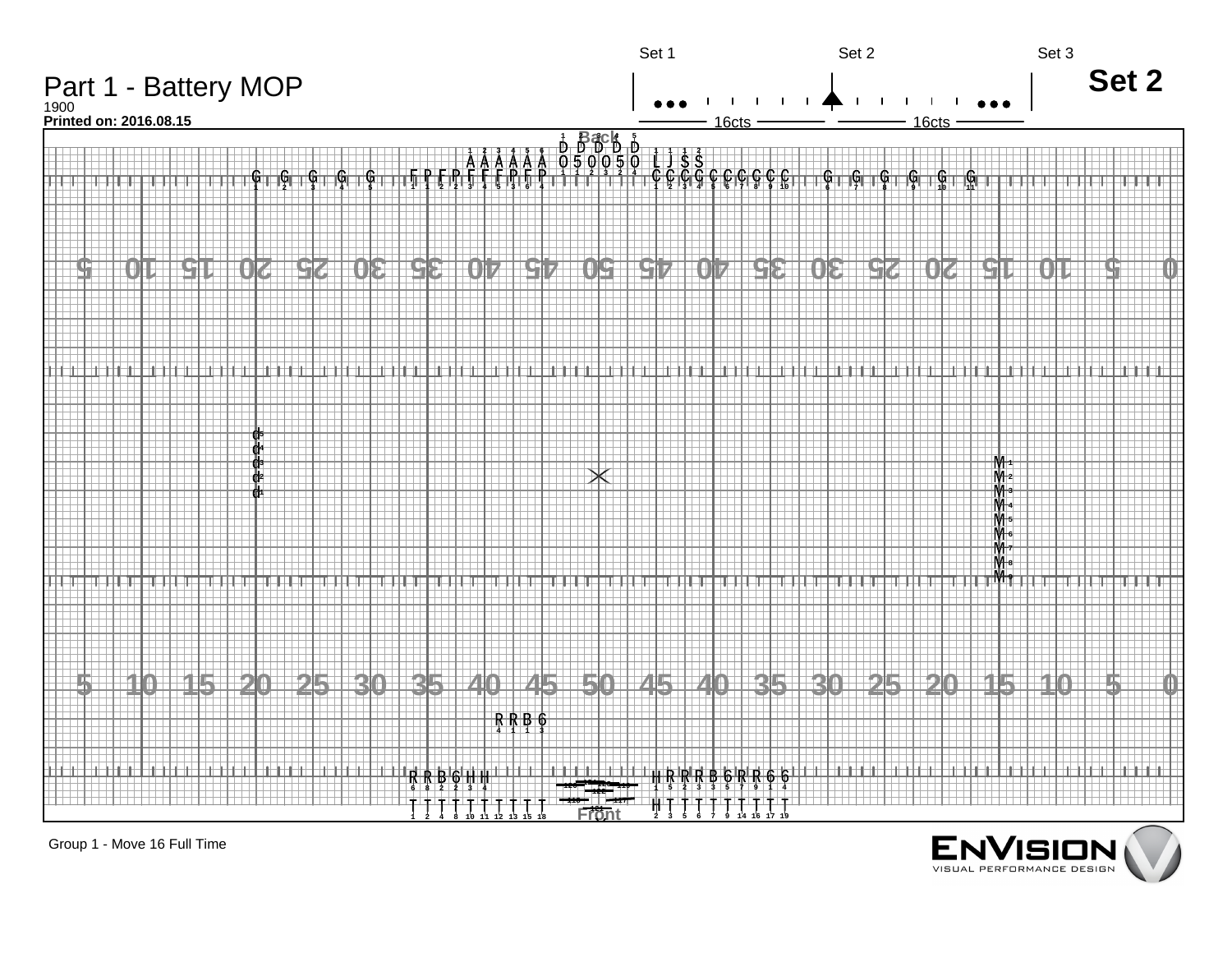

Group 1 Move 16 Half Time Group 2 Move 16 Full Time WW/DL Move 16 Full Time

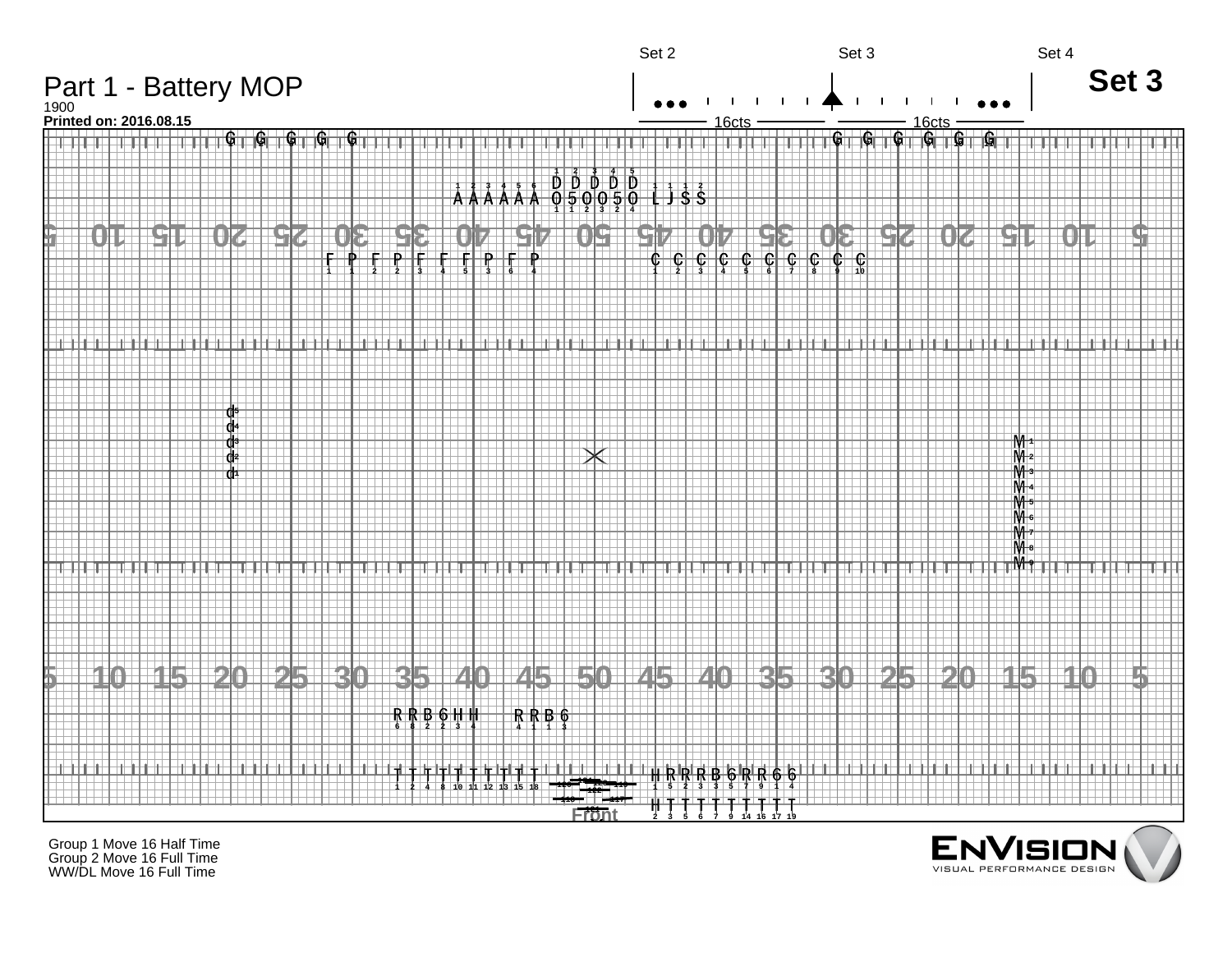

Groups 1/WW/DL Move 16 Full Time Group 2 Move 16 Half Time Group 3 Move 16 Full Time

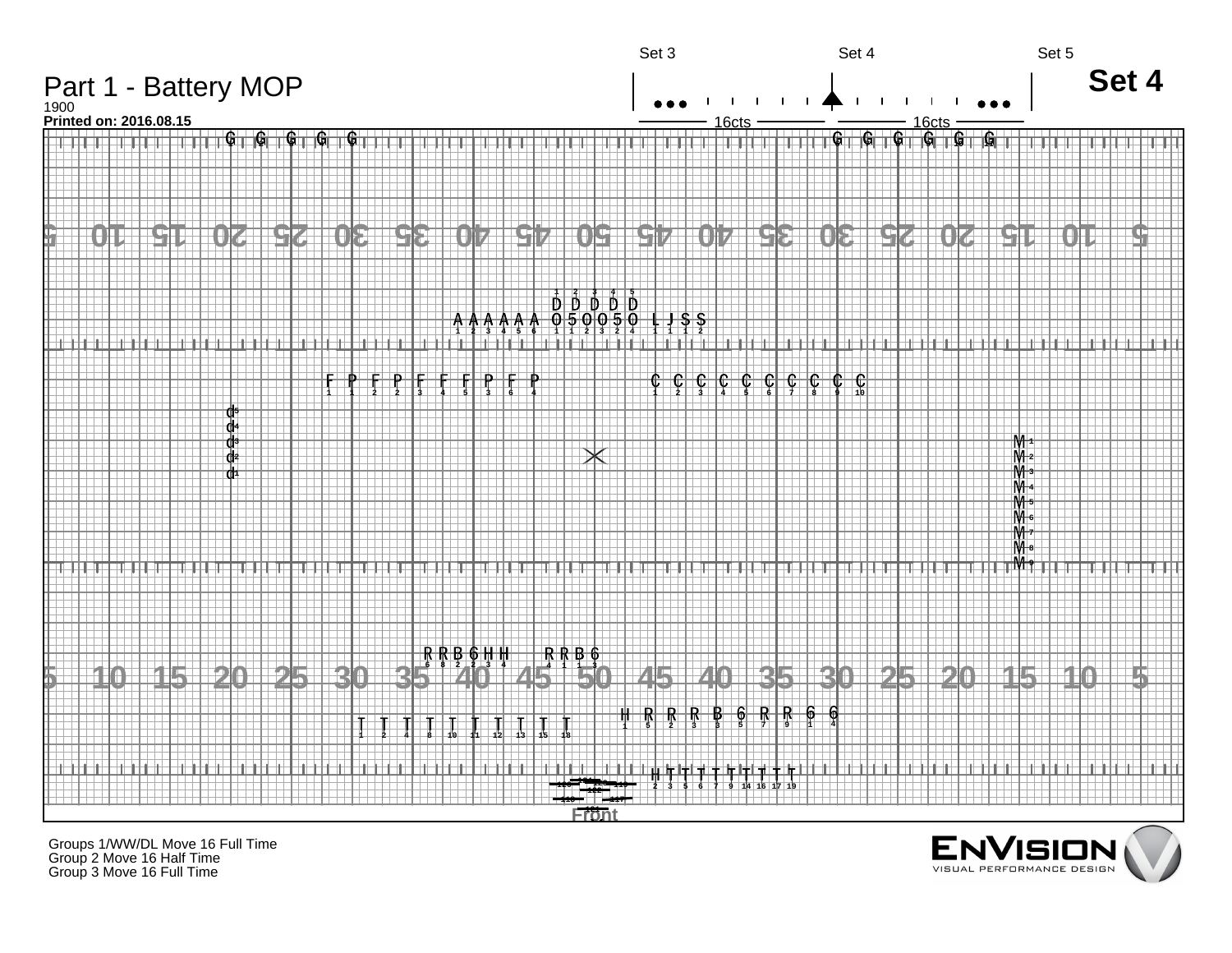

Group 4 Move 16 Full Time Group 3 Move 16 Half Time All Else - Move 16 Full Time



HERE is the first landing point for Auxiliaries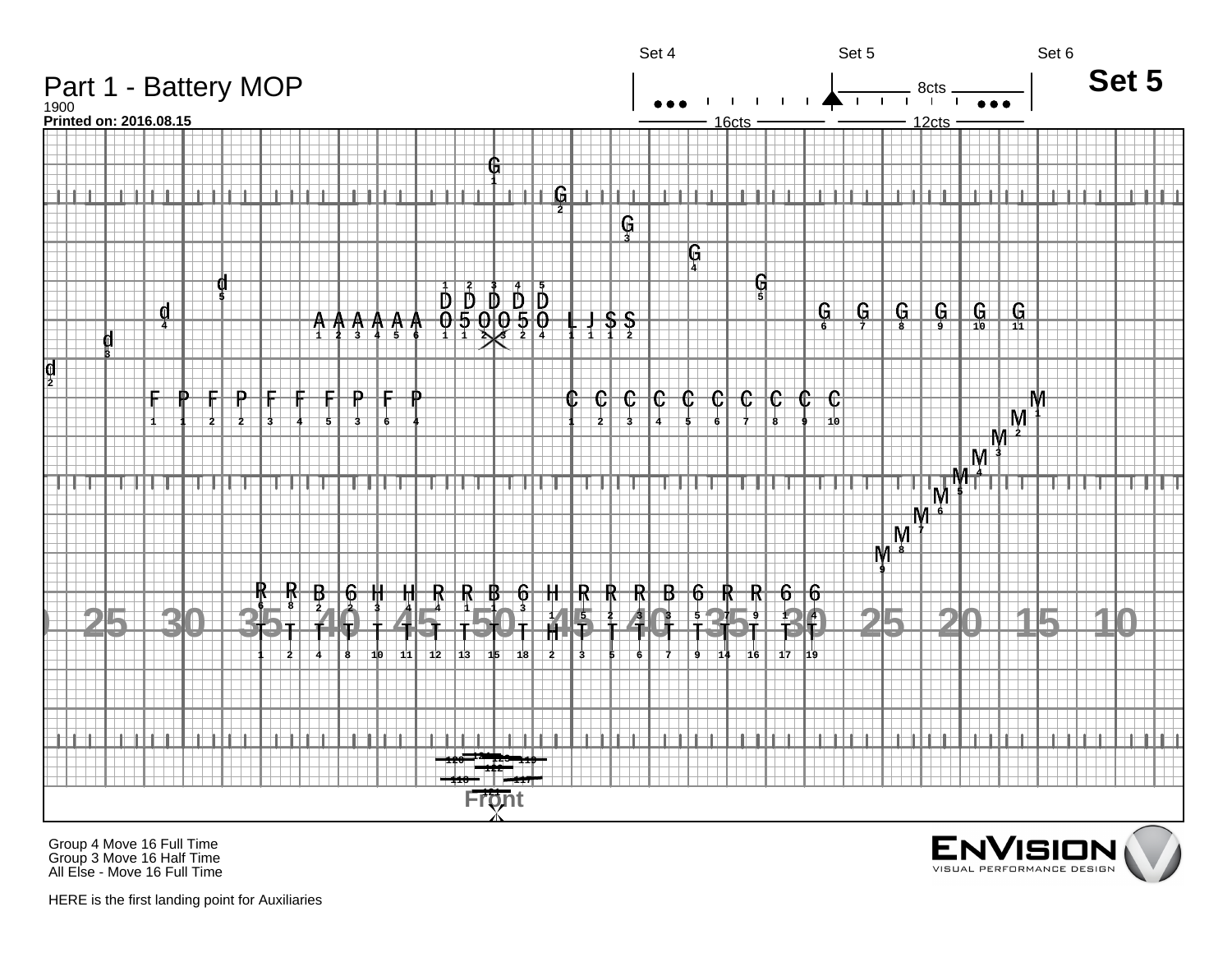

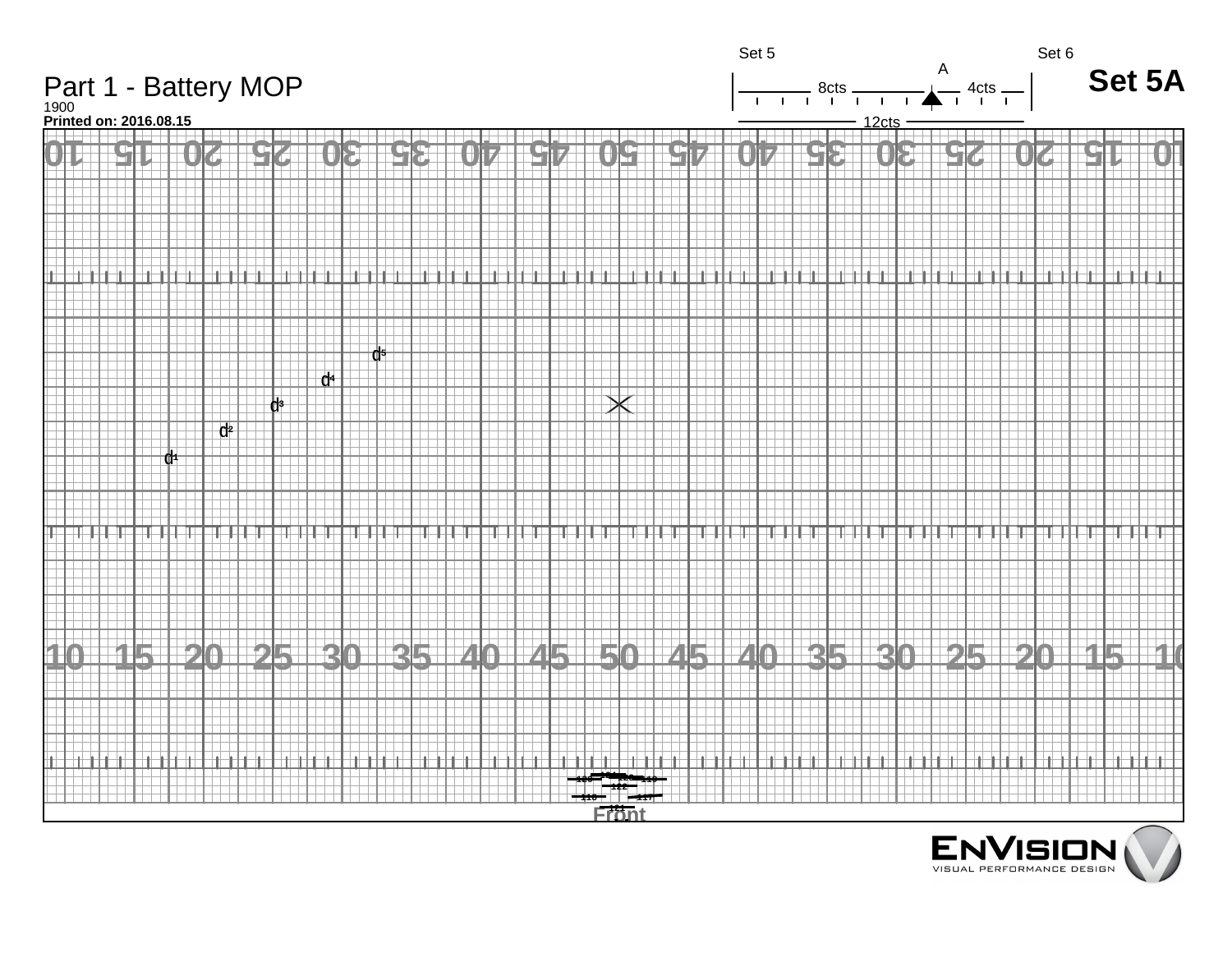

All Hold 8, Turn LEFT 4

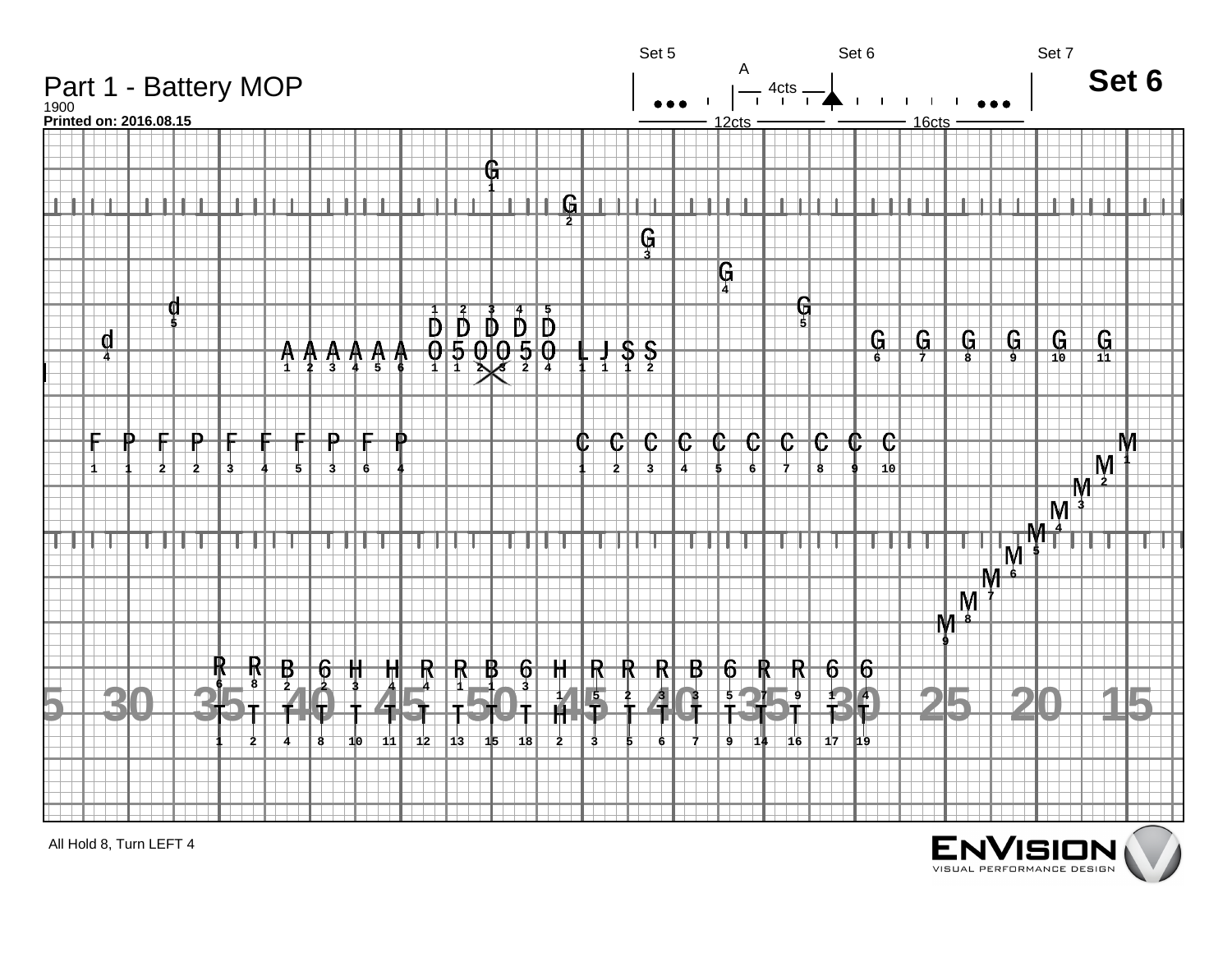

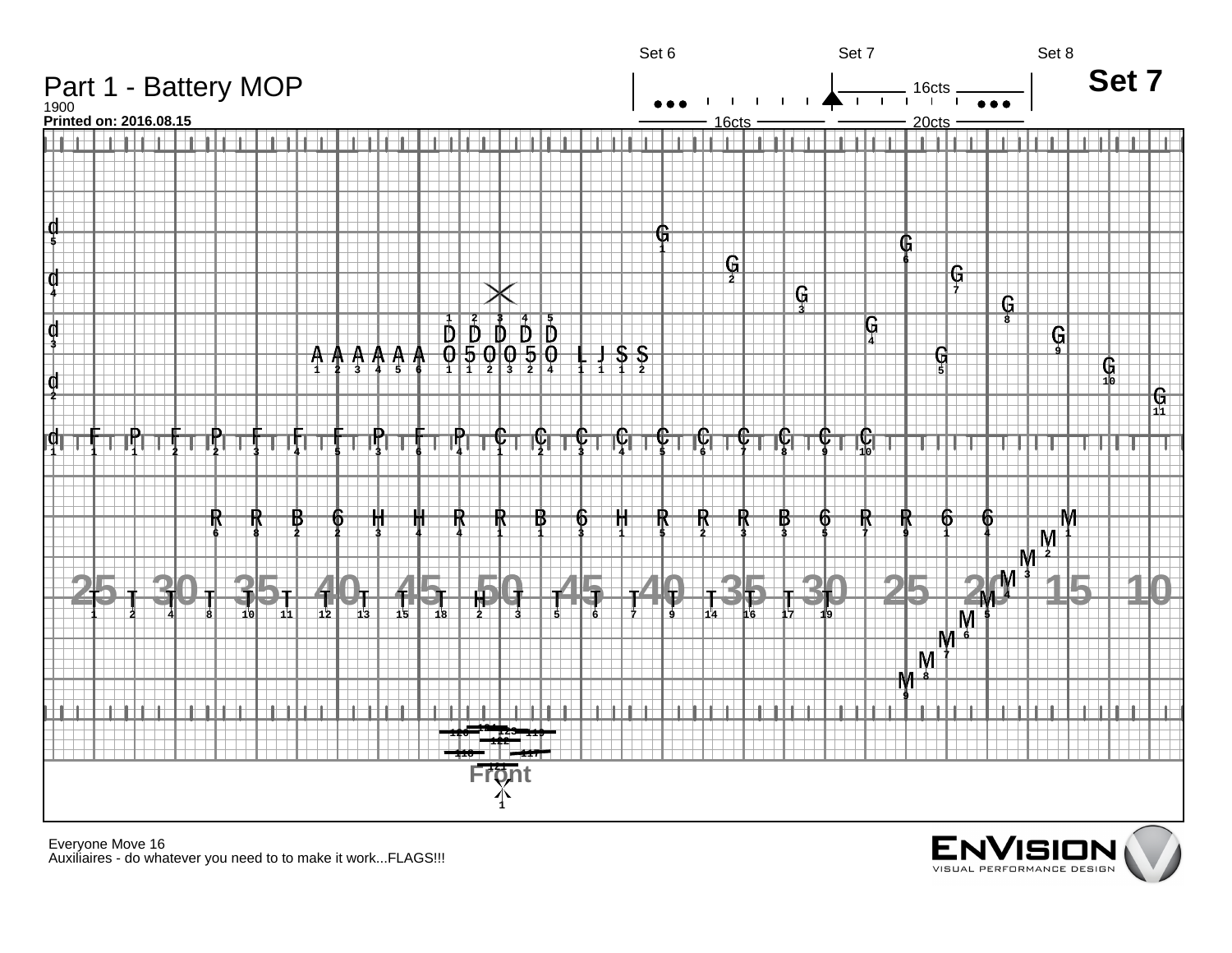

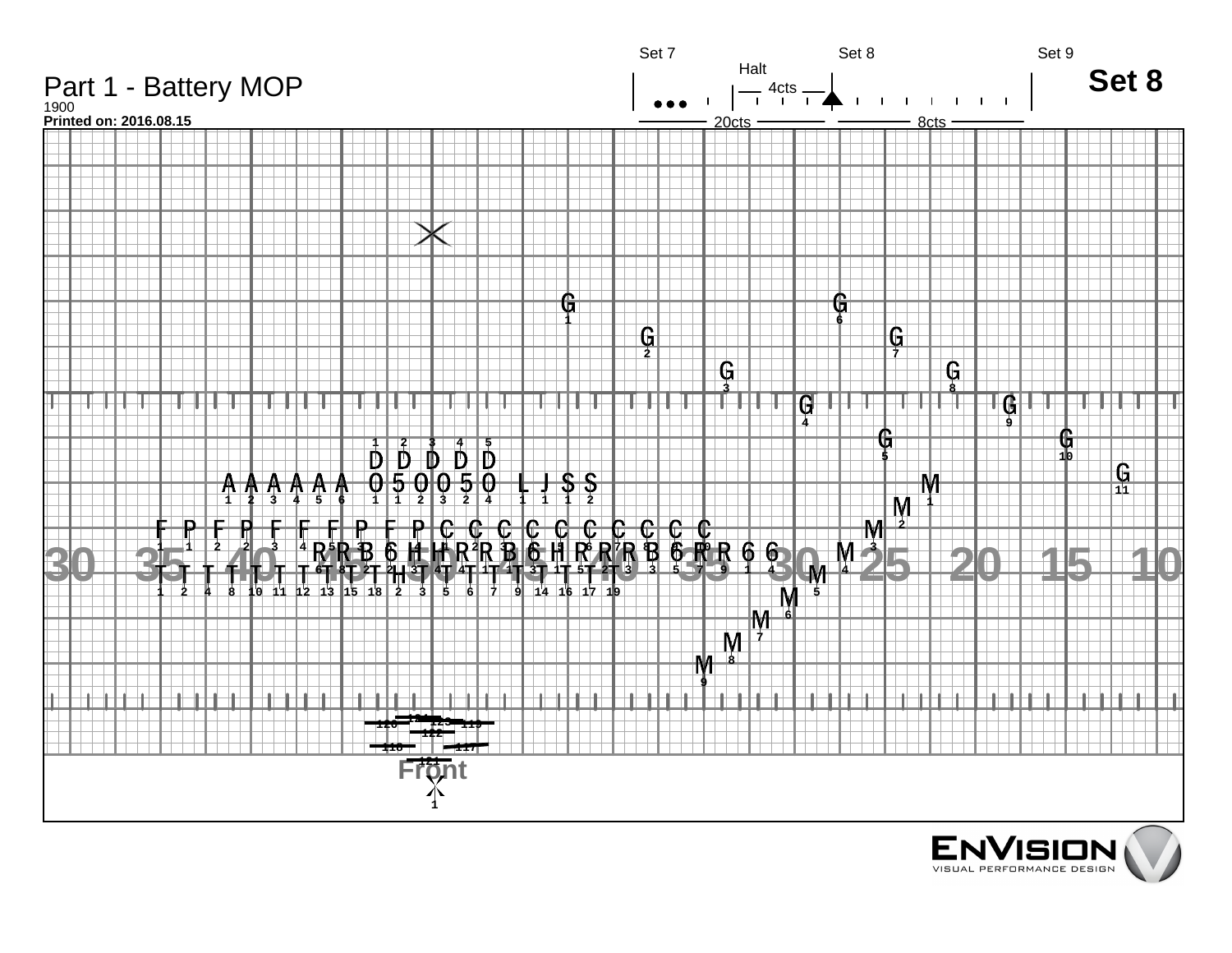

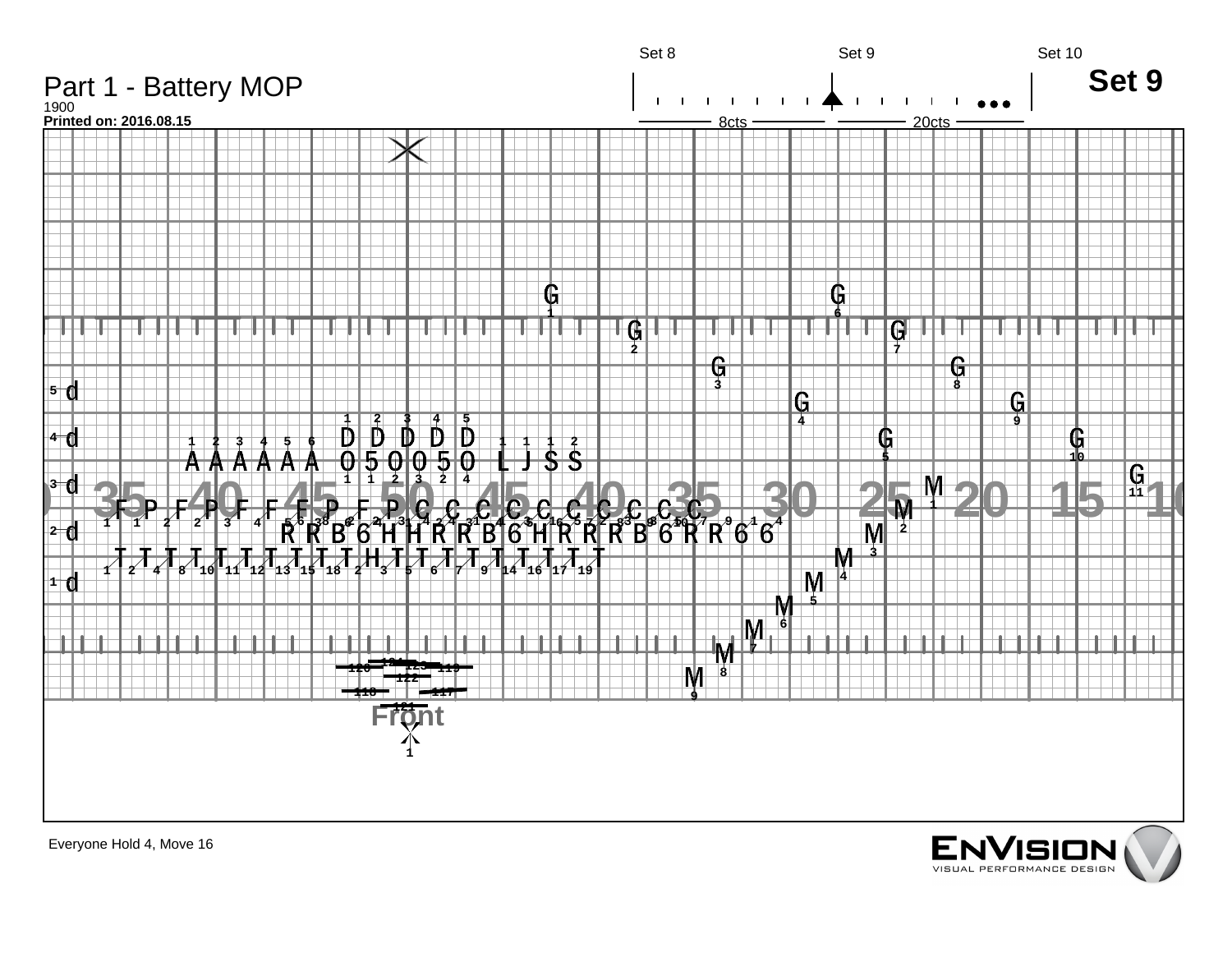

Instrumentalists Hold 4, Pop to the Box on beat 5, stay there 16, pop down at step one of next move.

Auxiliaries - Take time to change/drop implements here and reset ARTFULLY.

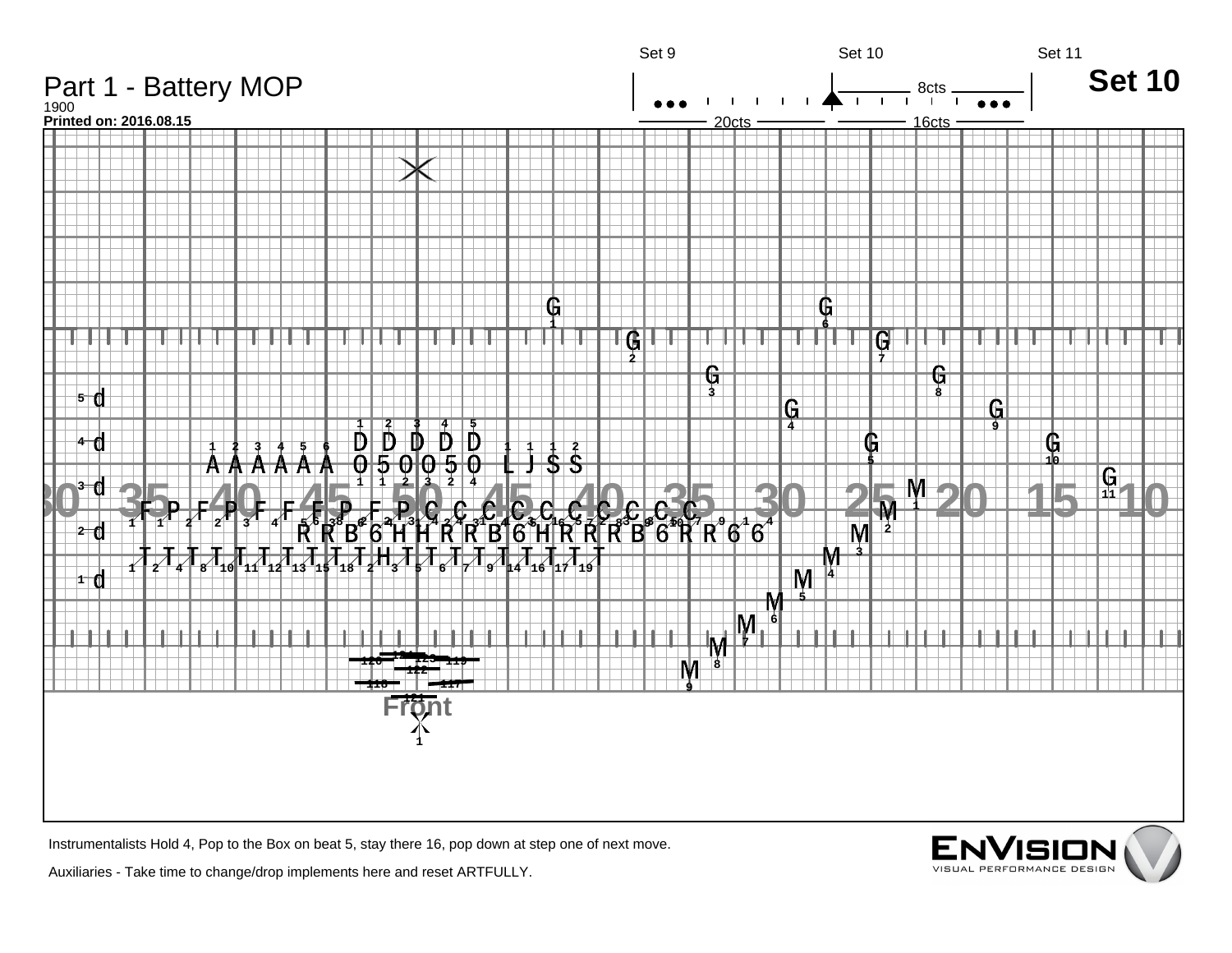

Only the people shown - move 8

E<br><sub>VIS</sub>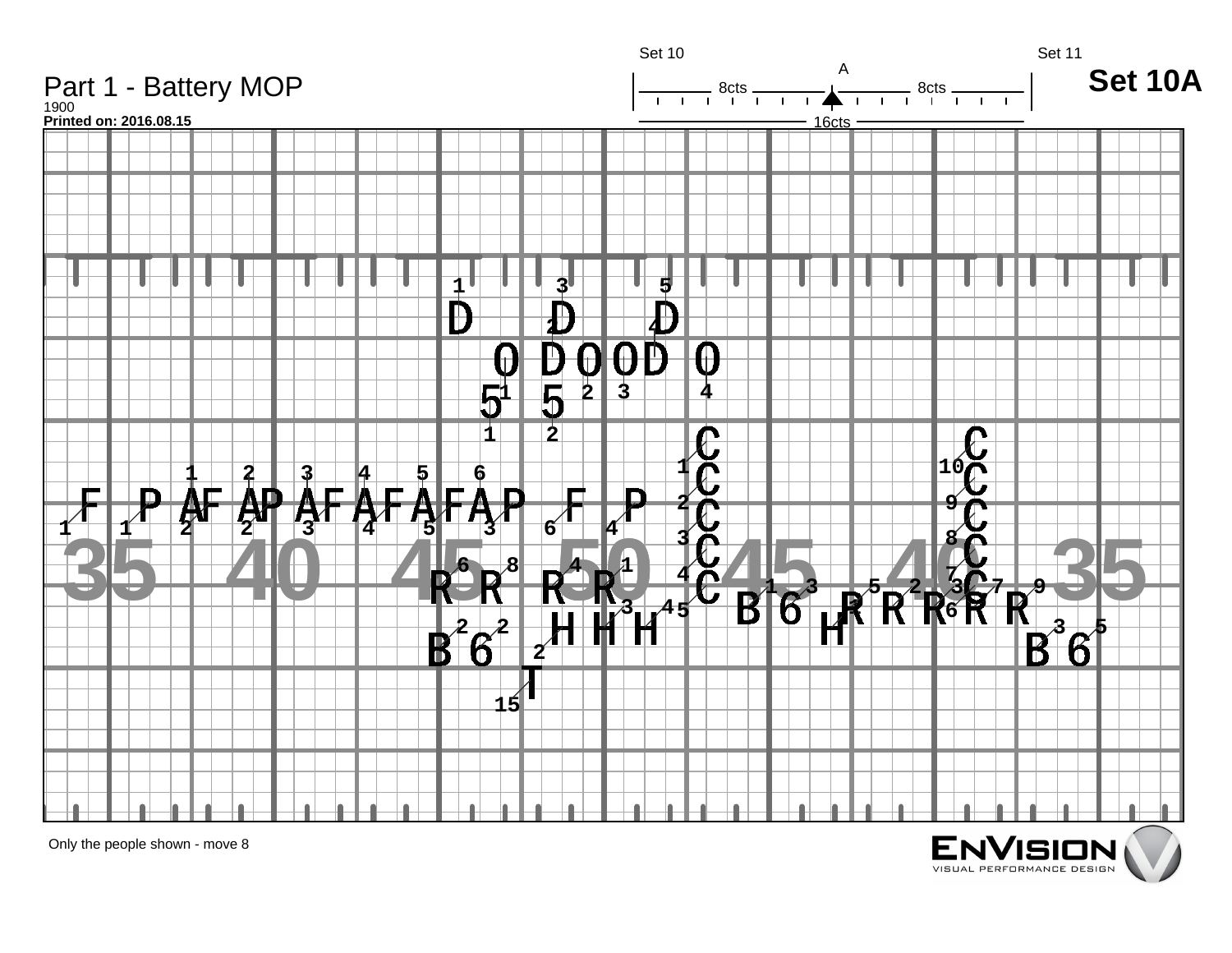

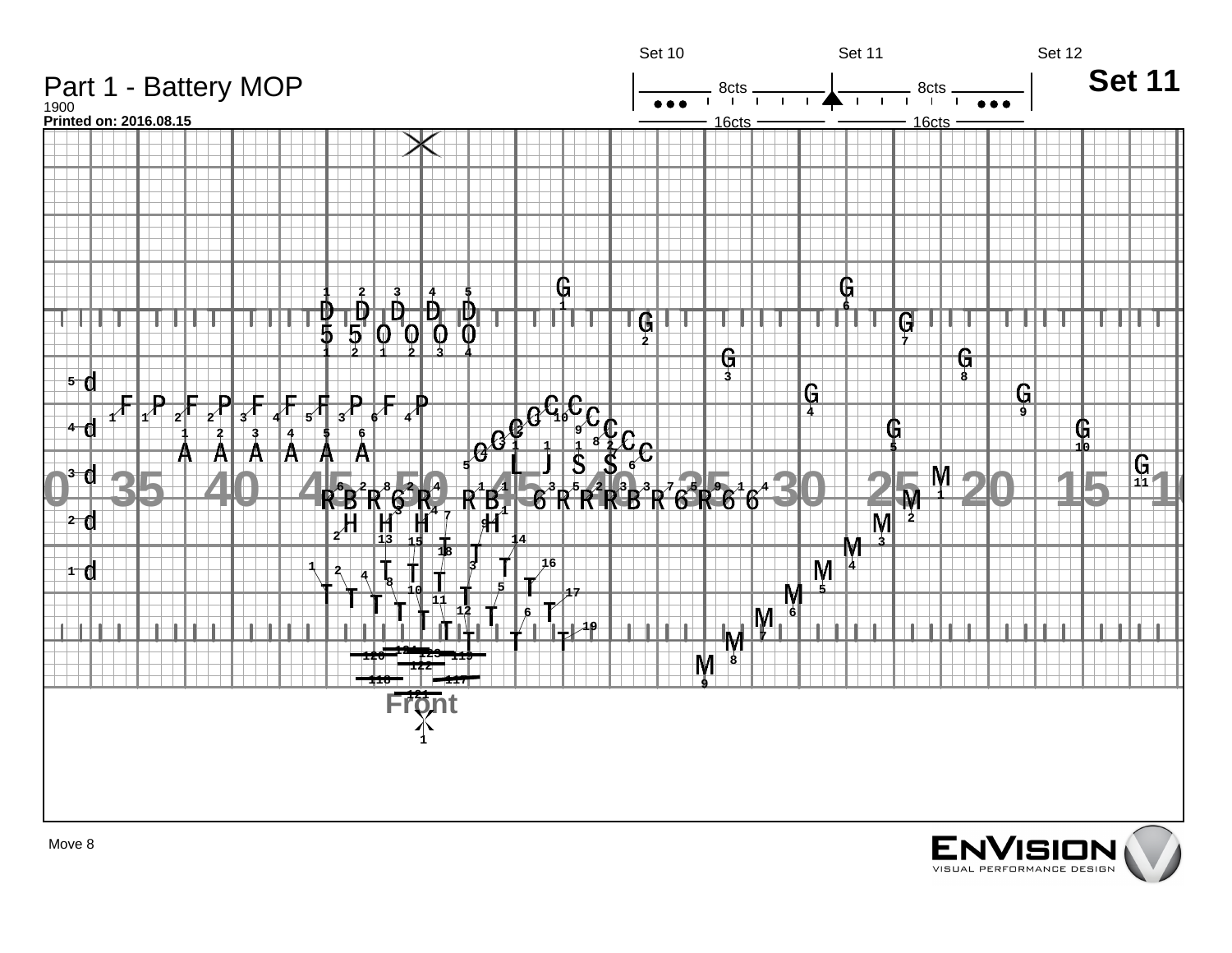

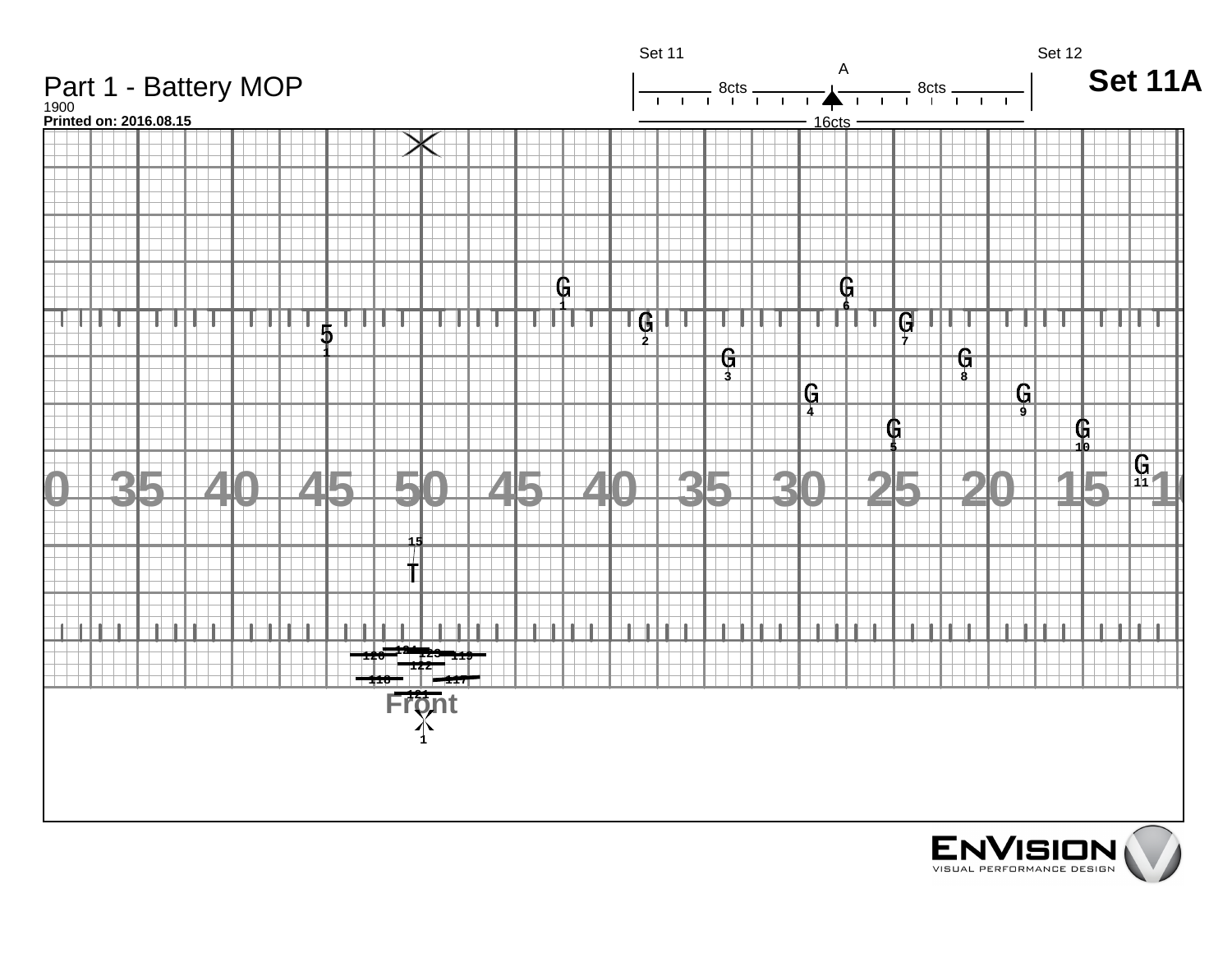

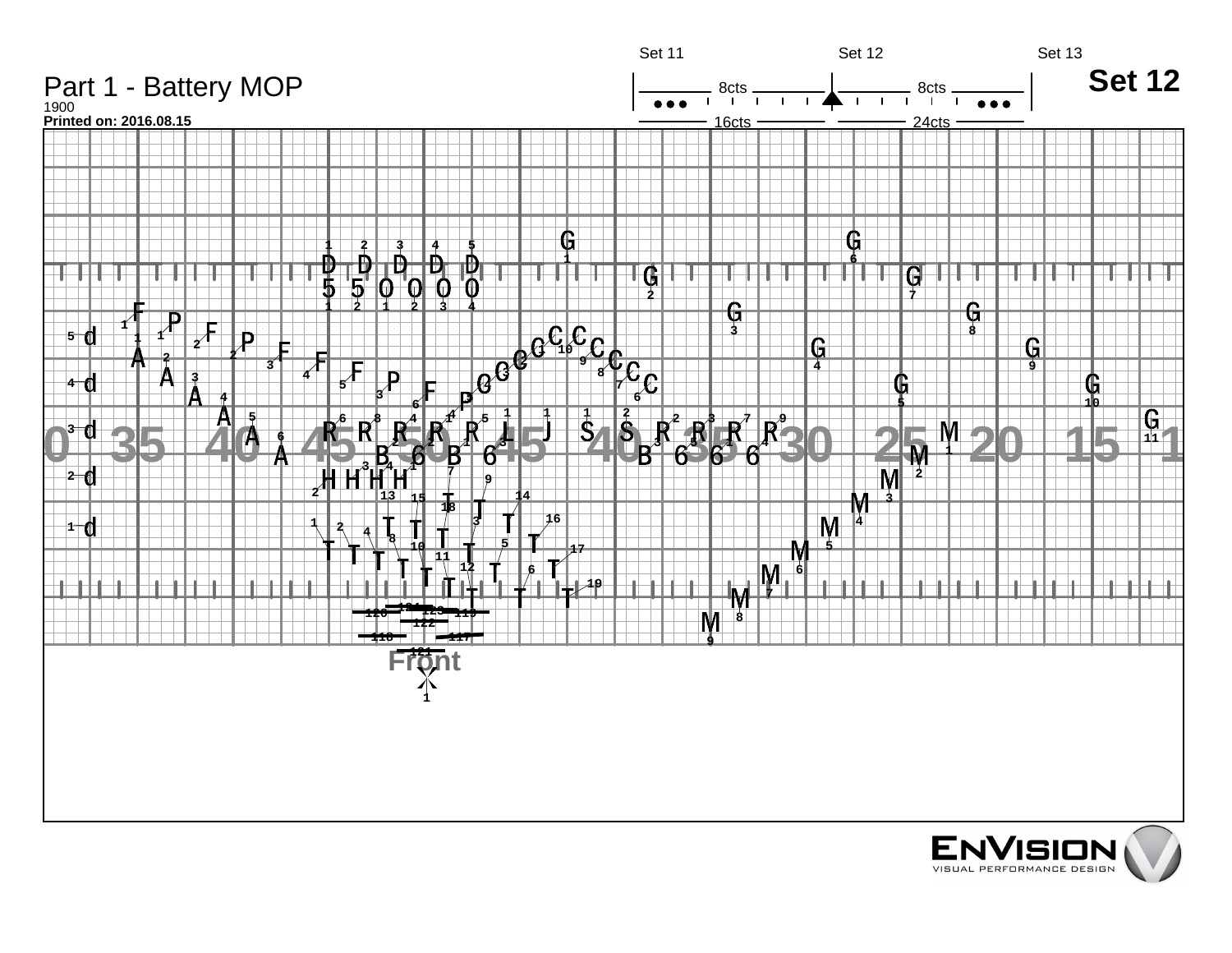

Those shown - move 8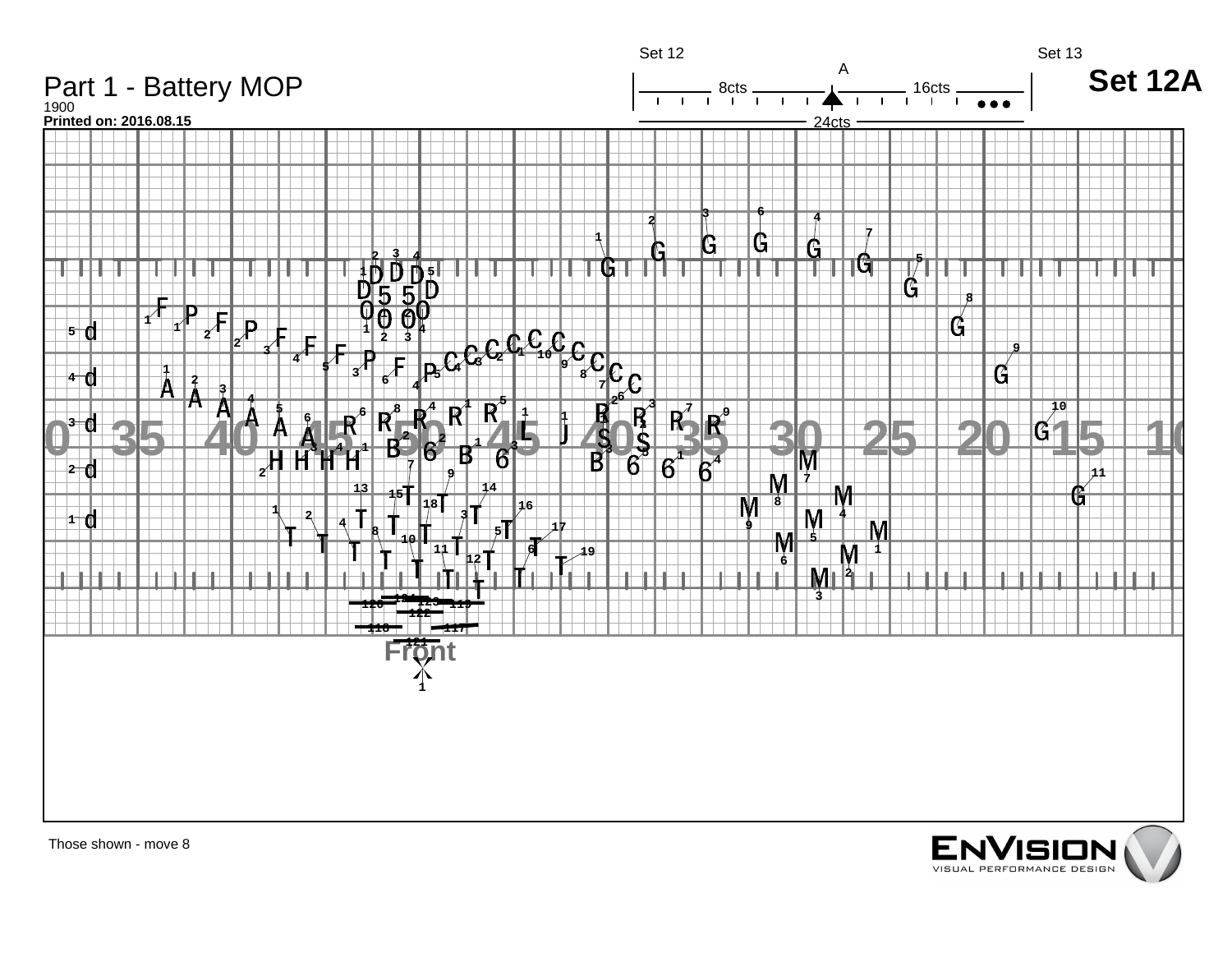



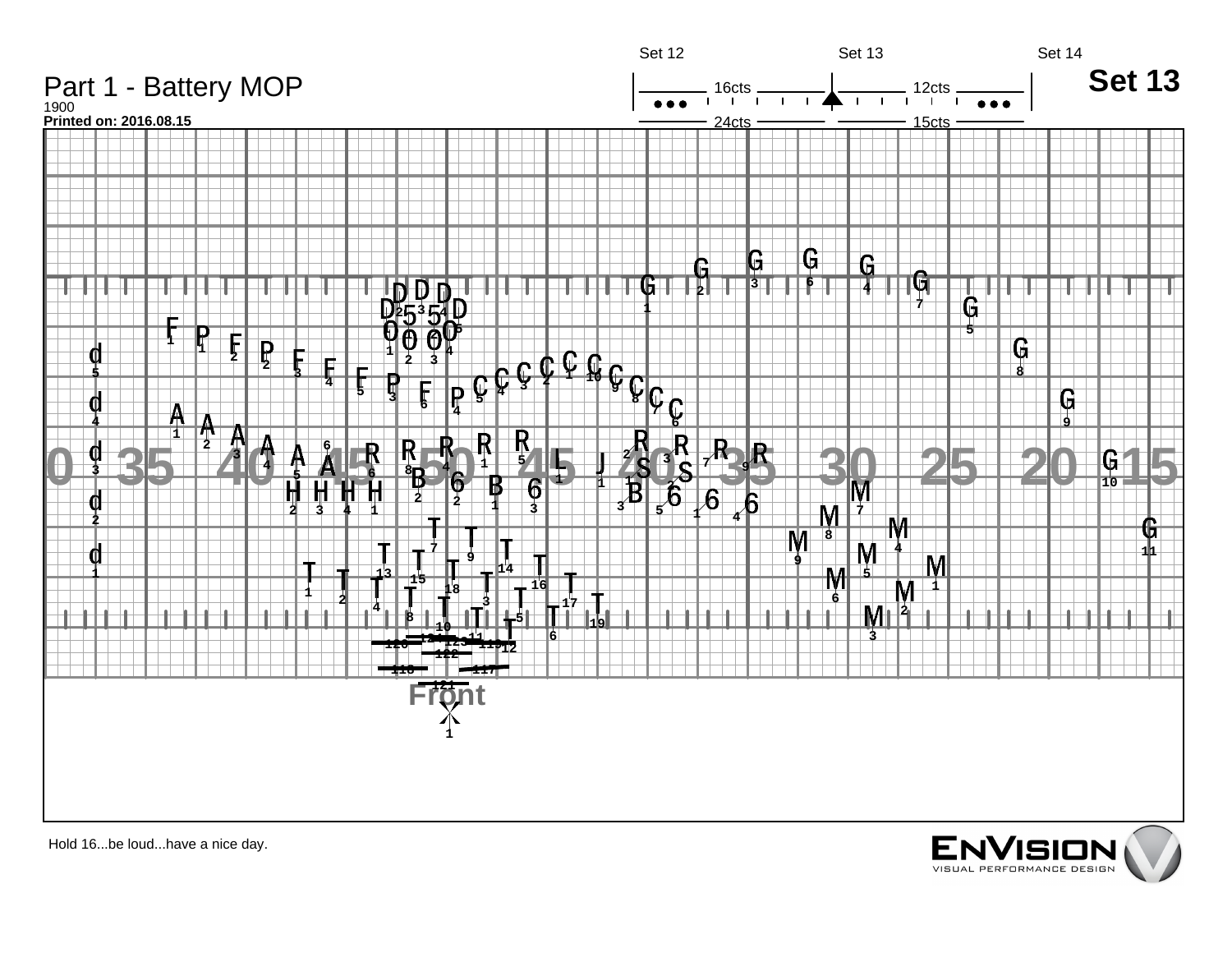

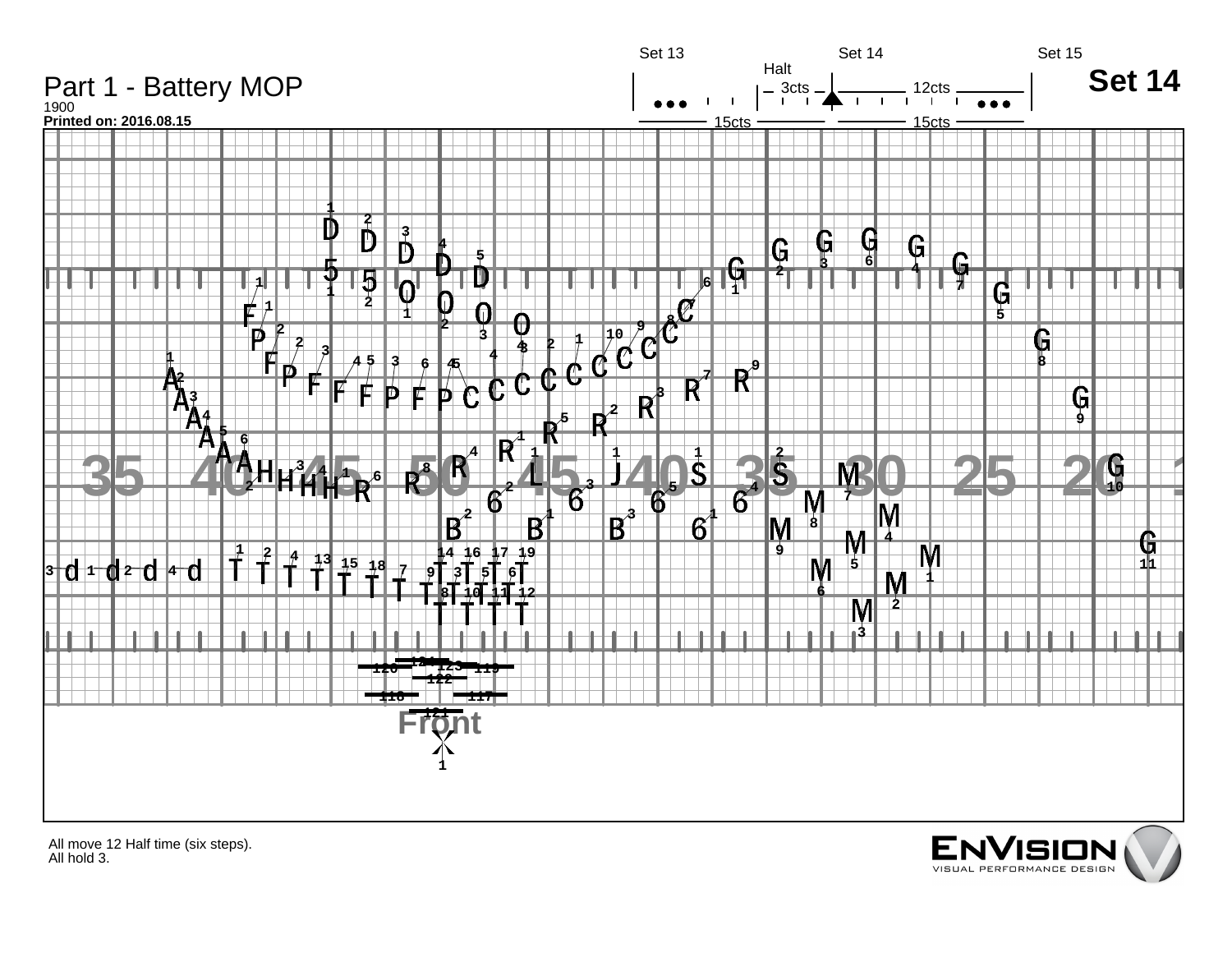

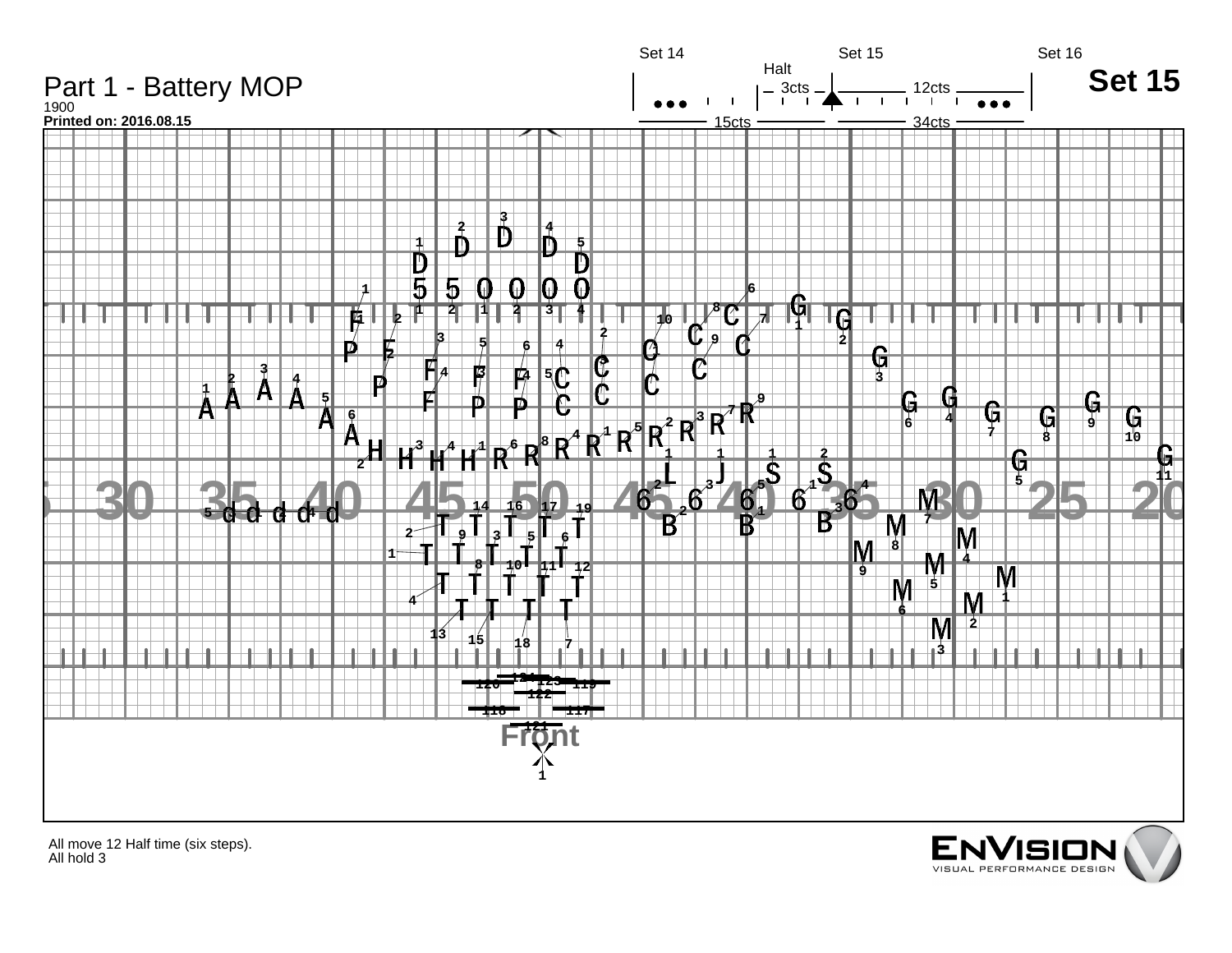

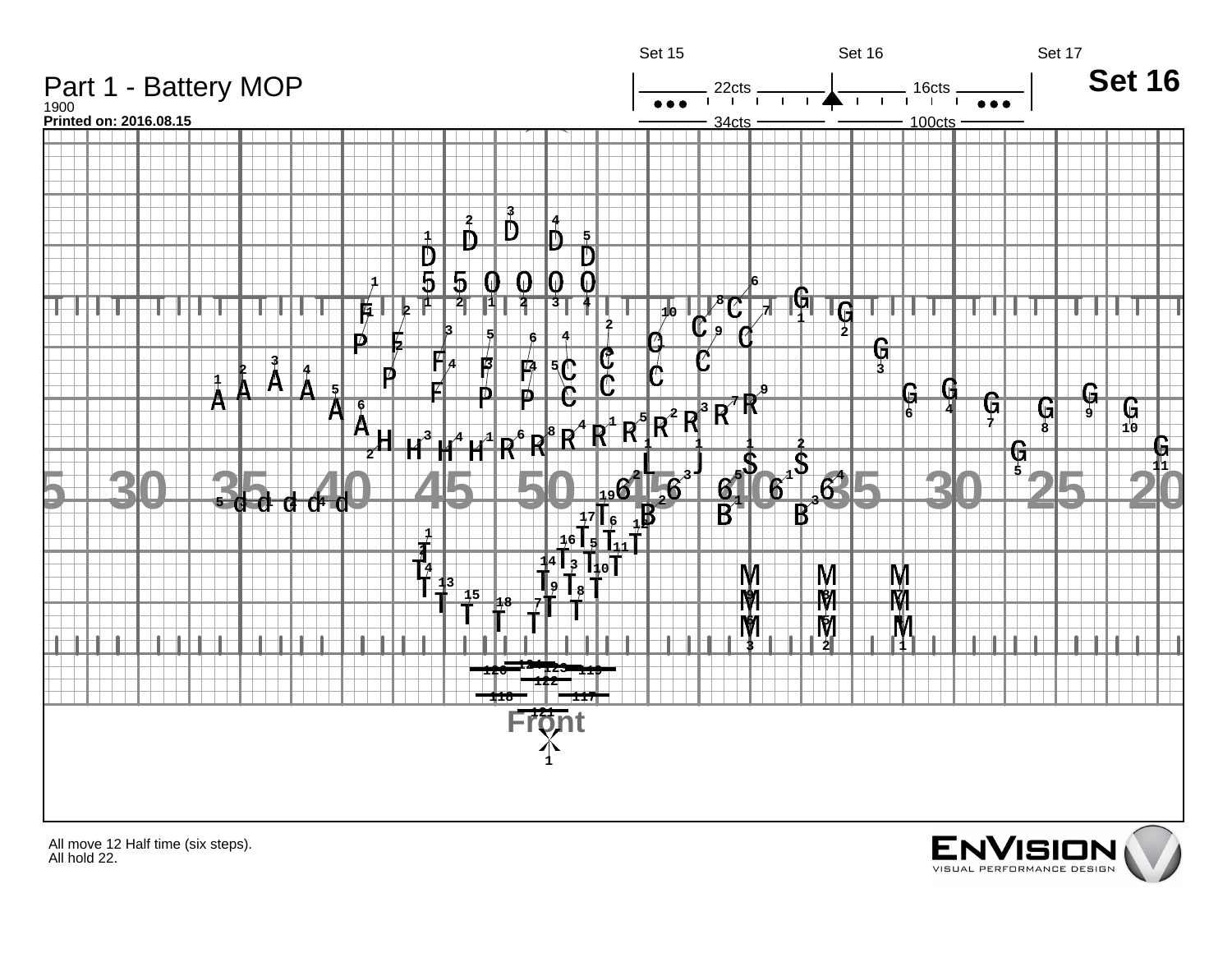

All move 32 half time Hold 68 Winds/Percussion left leg out on beat 9 of hold Left in and horn 45 right on beat 57 (First "MASTER") Horn pop to front on beat 61 (Second "MASTER) Turn four back field on beat 65

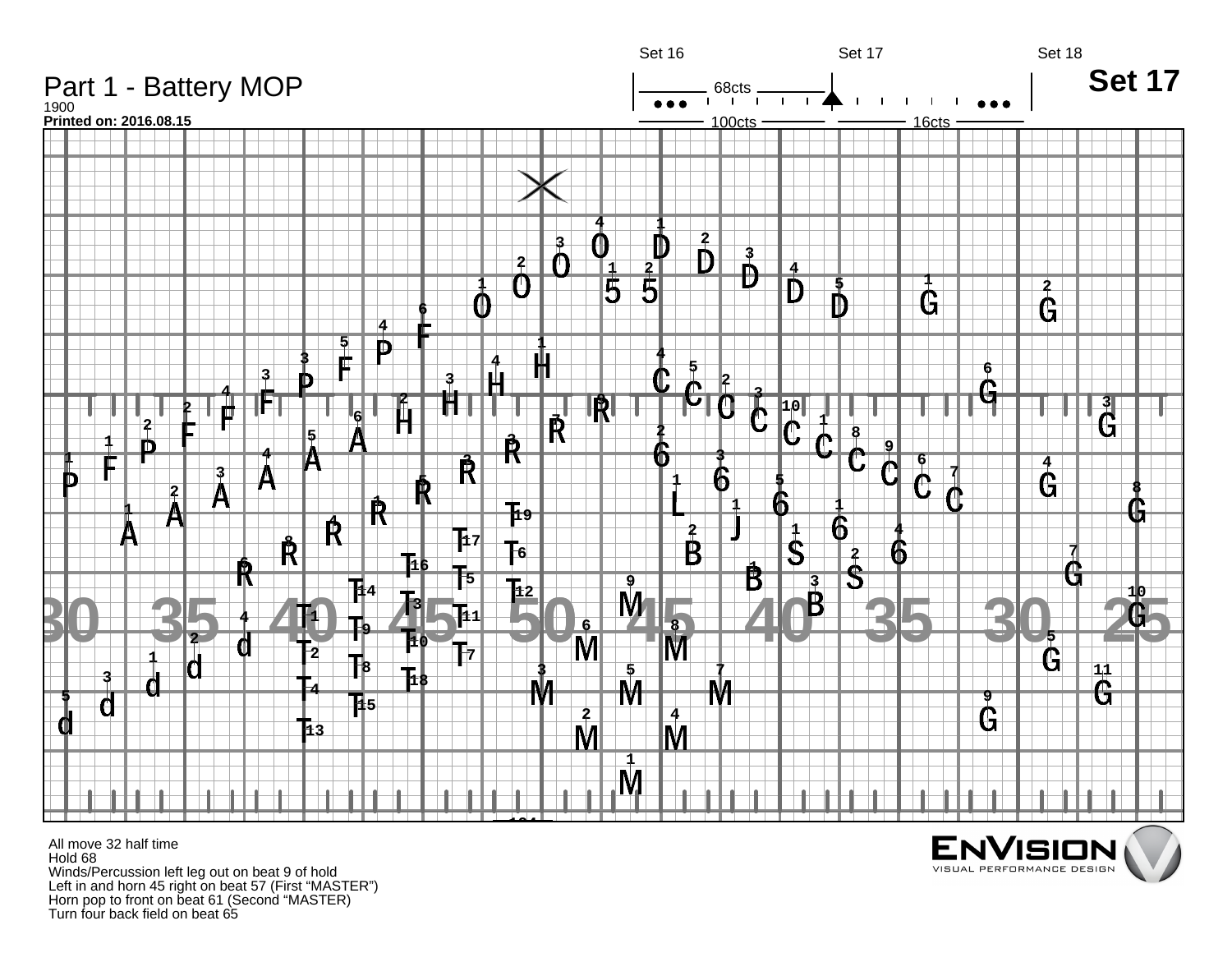

All move 16 full time

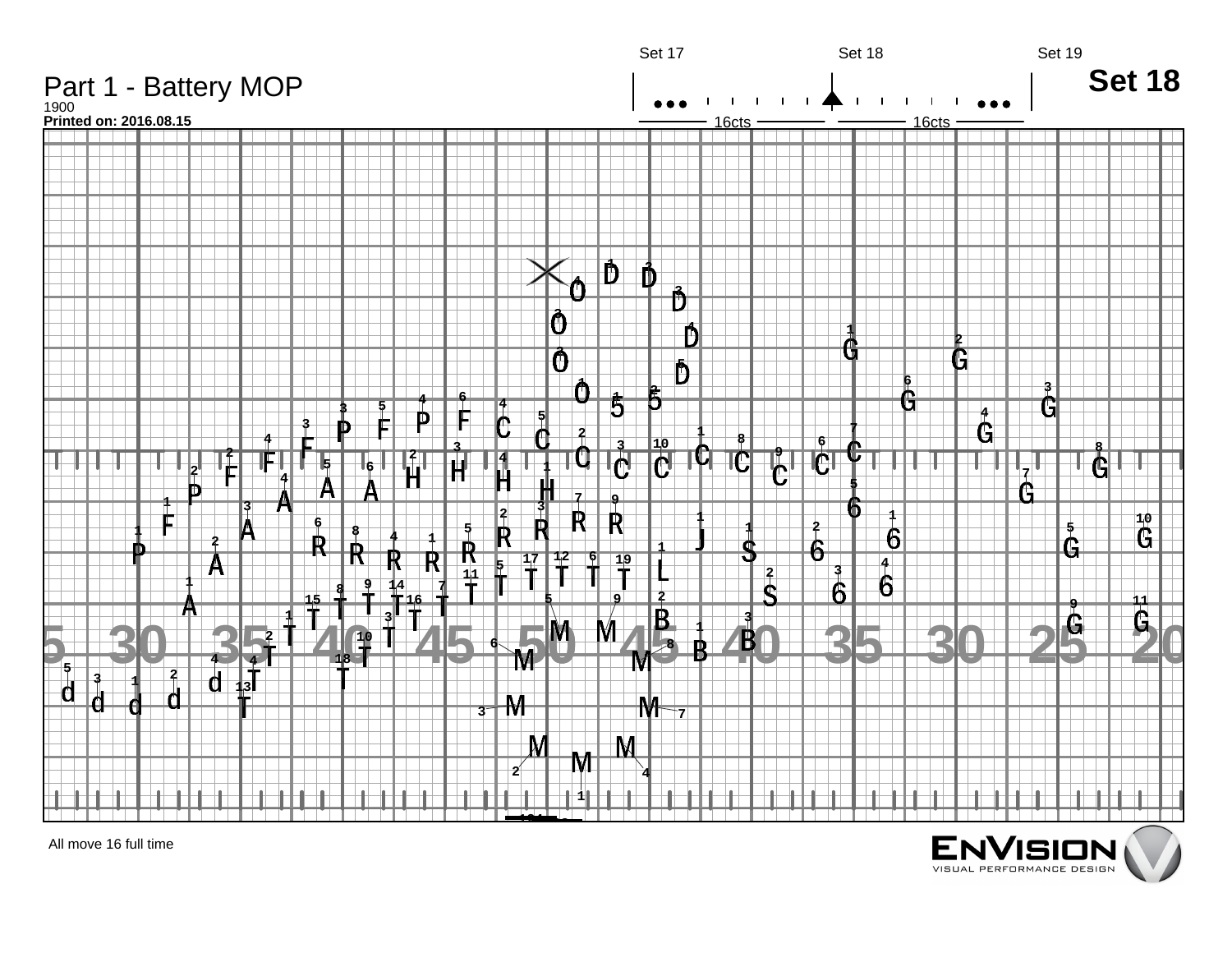

All move 16 half time, BUT: FL/CL/ASX/TBN all FTL

All WWs 4 count turn front field beginning count 13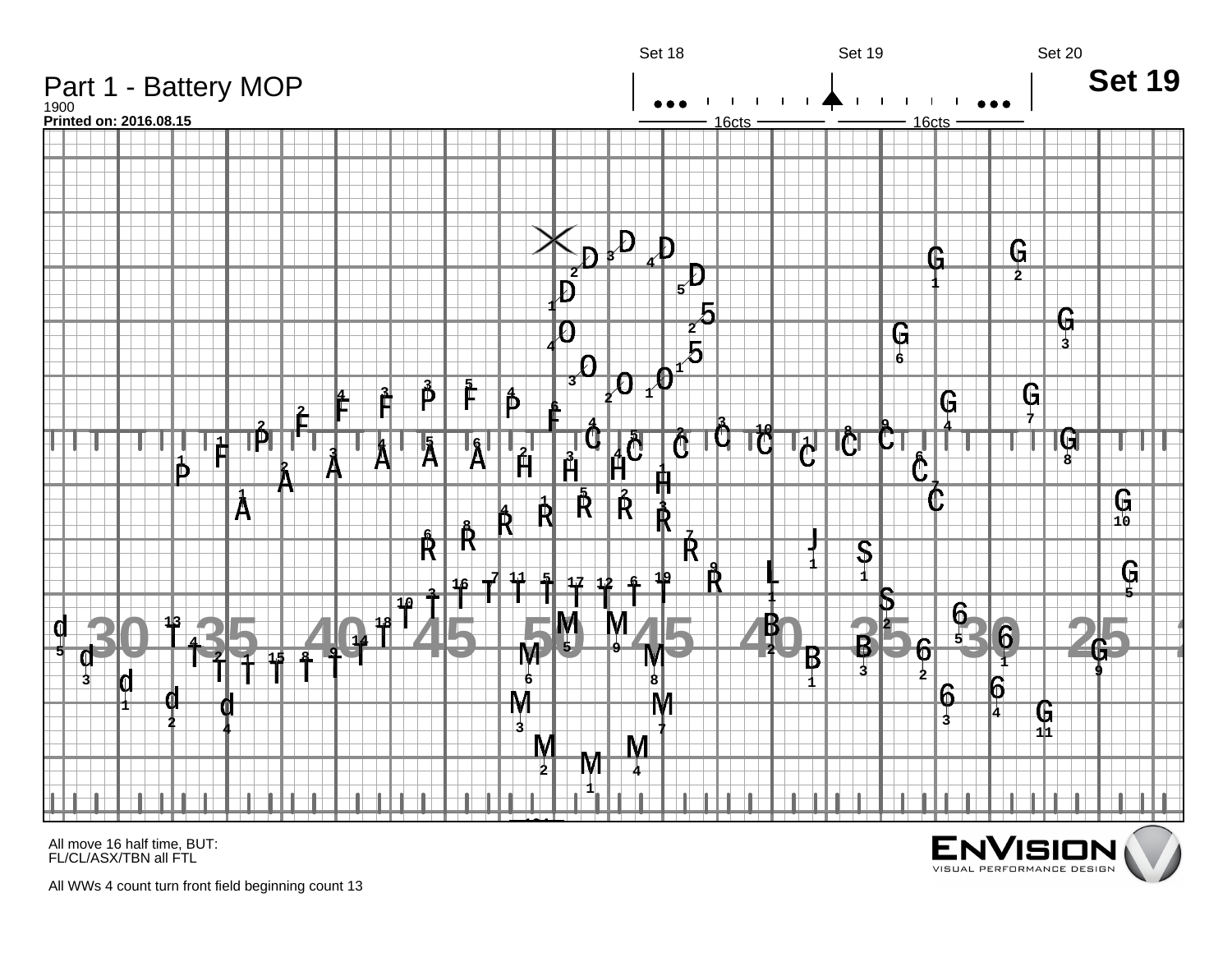

Low Brass/Low Reeds/DL Move 16 WW/Aux Hold 16



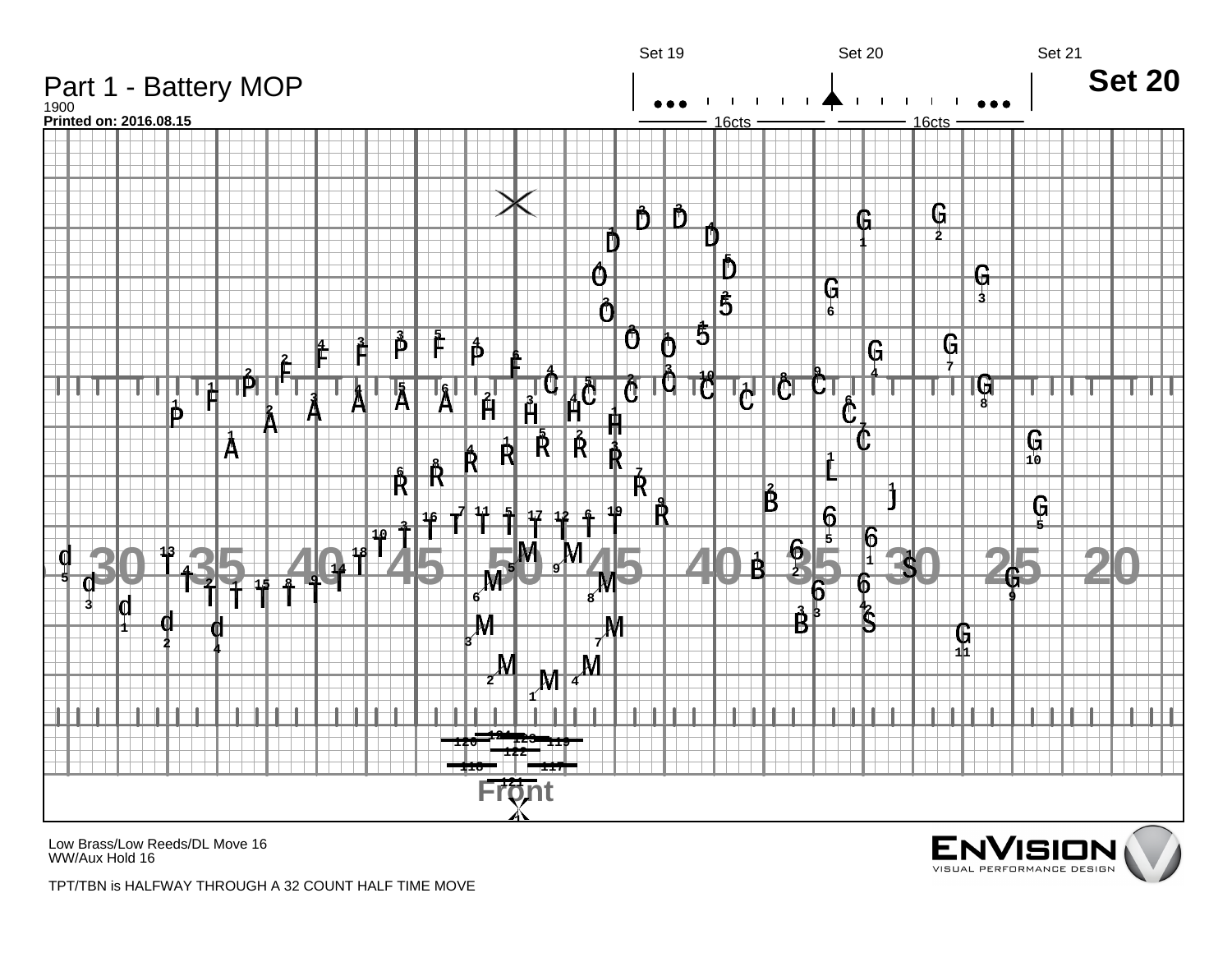

WW/HN/DL/Dance/CG/Maj 16 Half Time

BTN/TUB/LR 16 Full Time

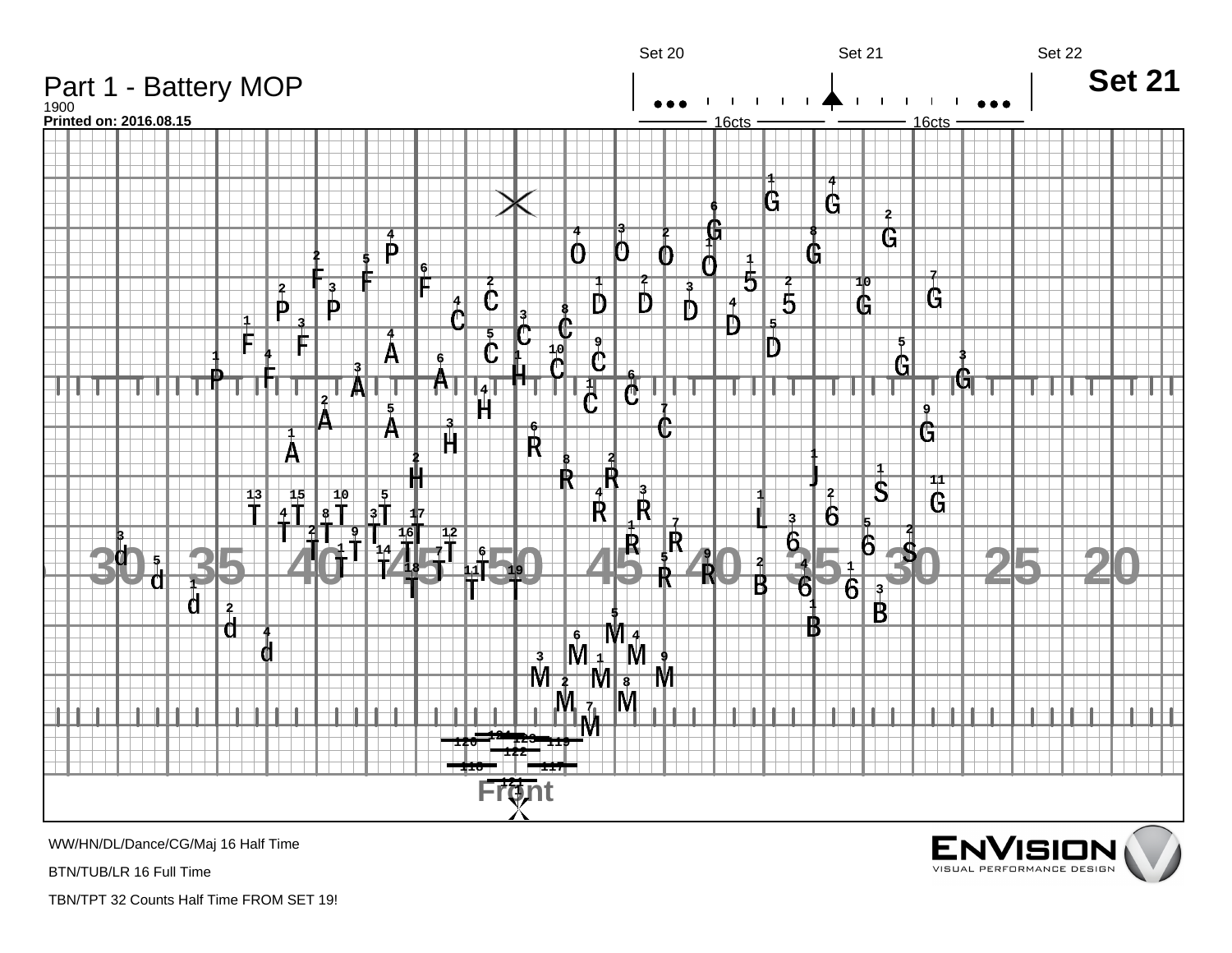

All 16 Half Time

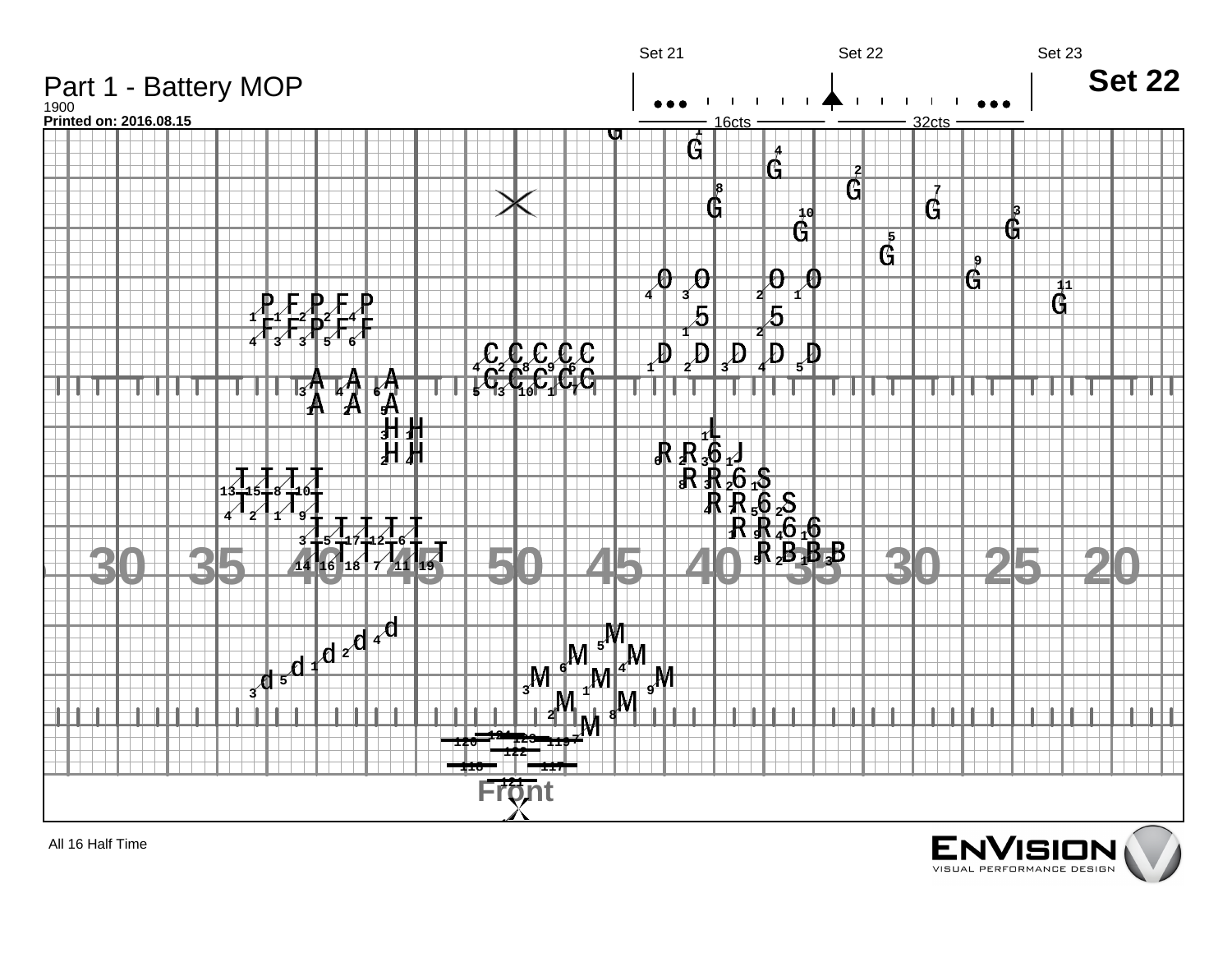

All 16 Half Time BUT: Drums and Low Brass/Reed Block straight to set. All other winds FTL around the block form.

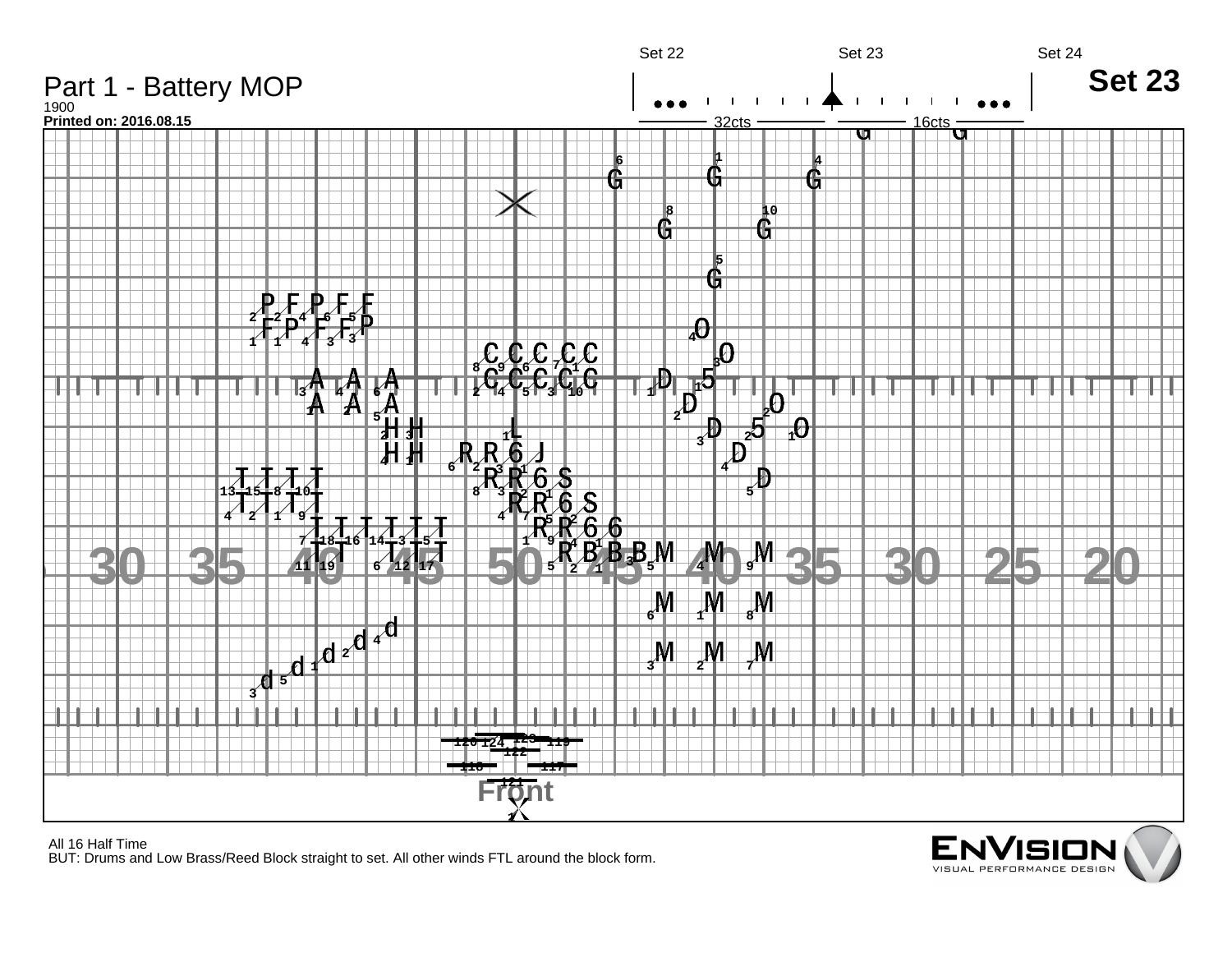

All 16 half time.

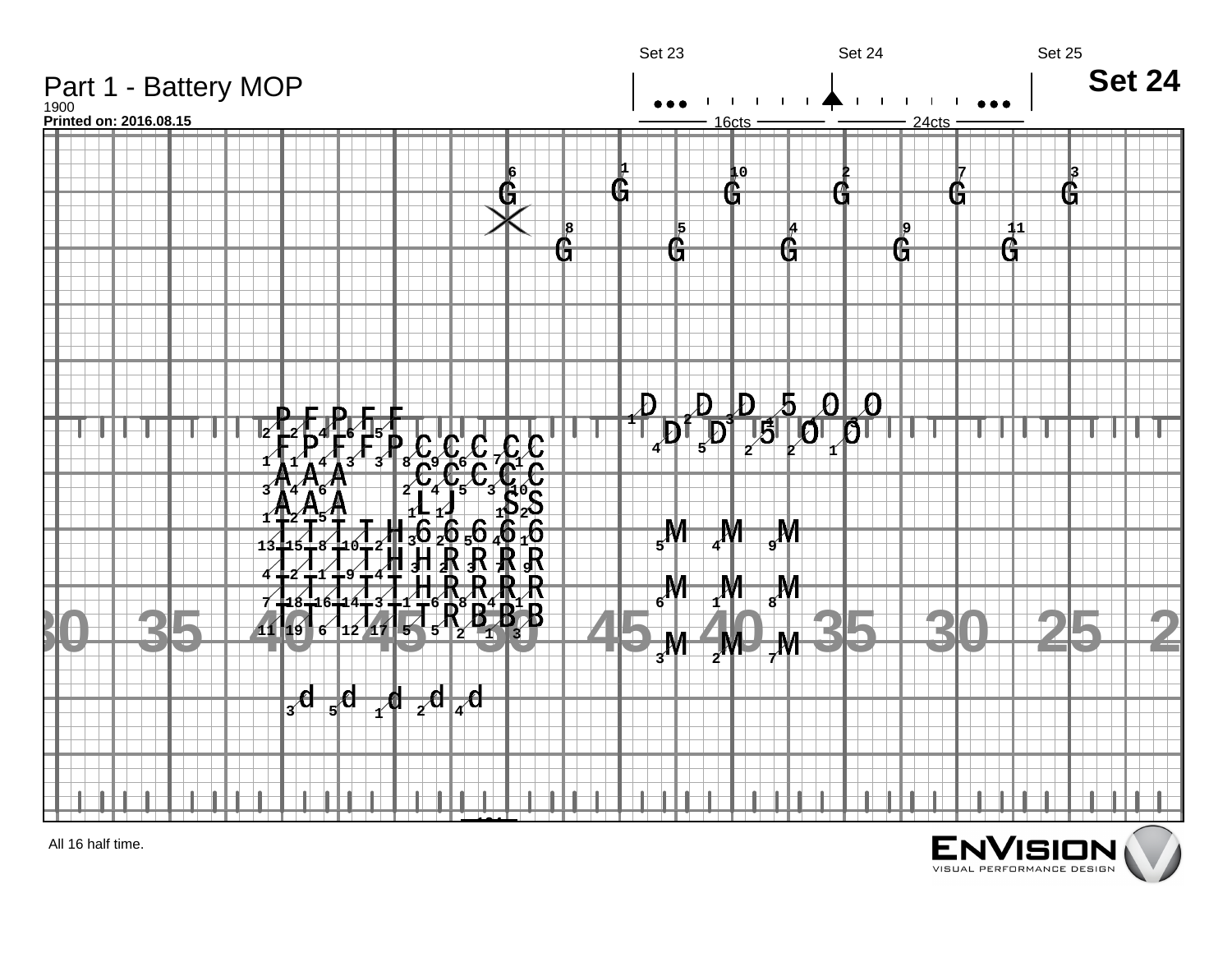

All Hold 24

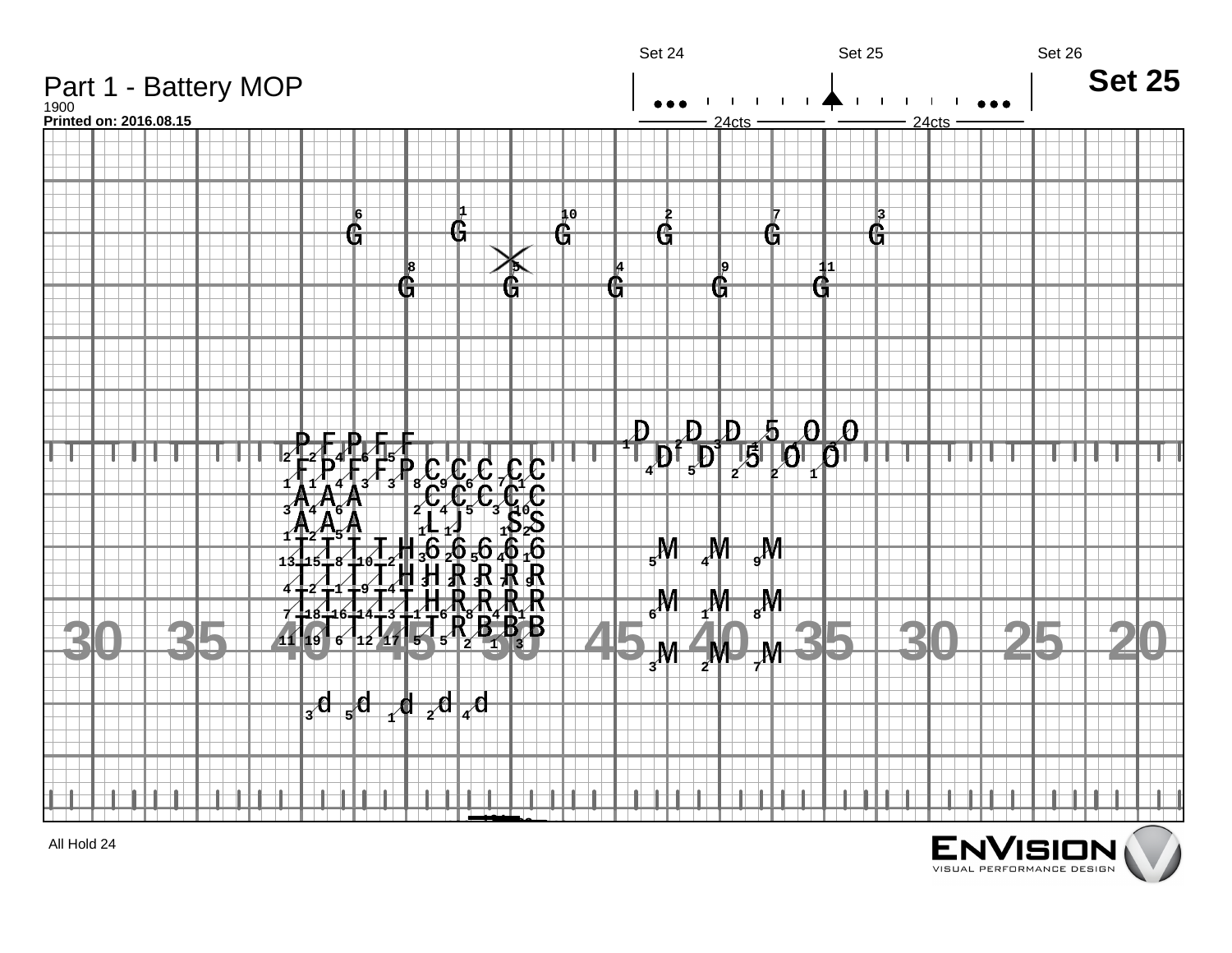

All Move 24 in half time (12 steps)

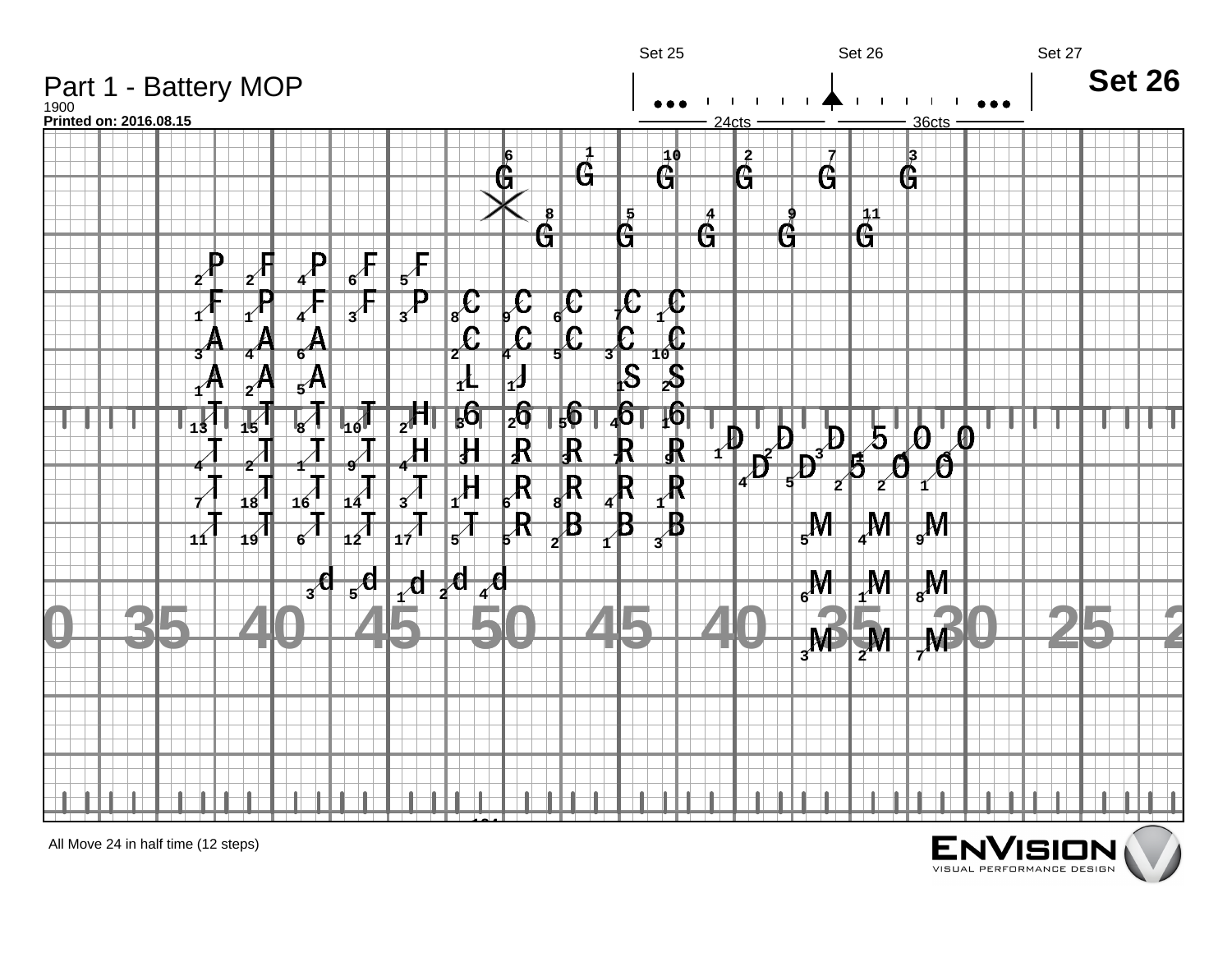

All Hold 36